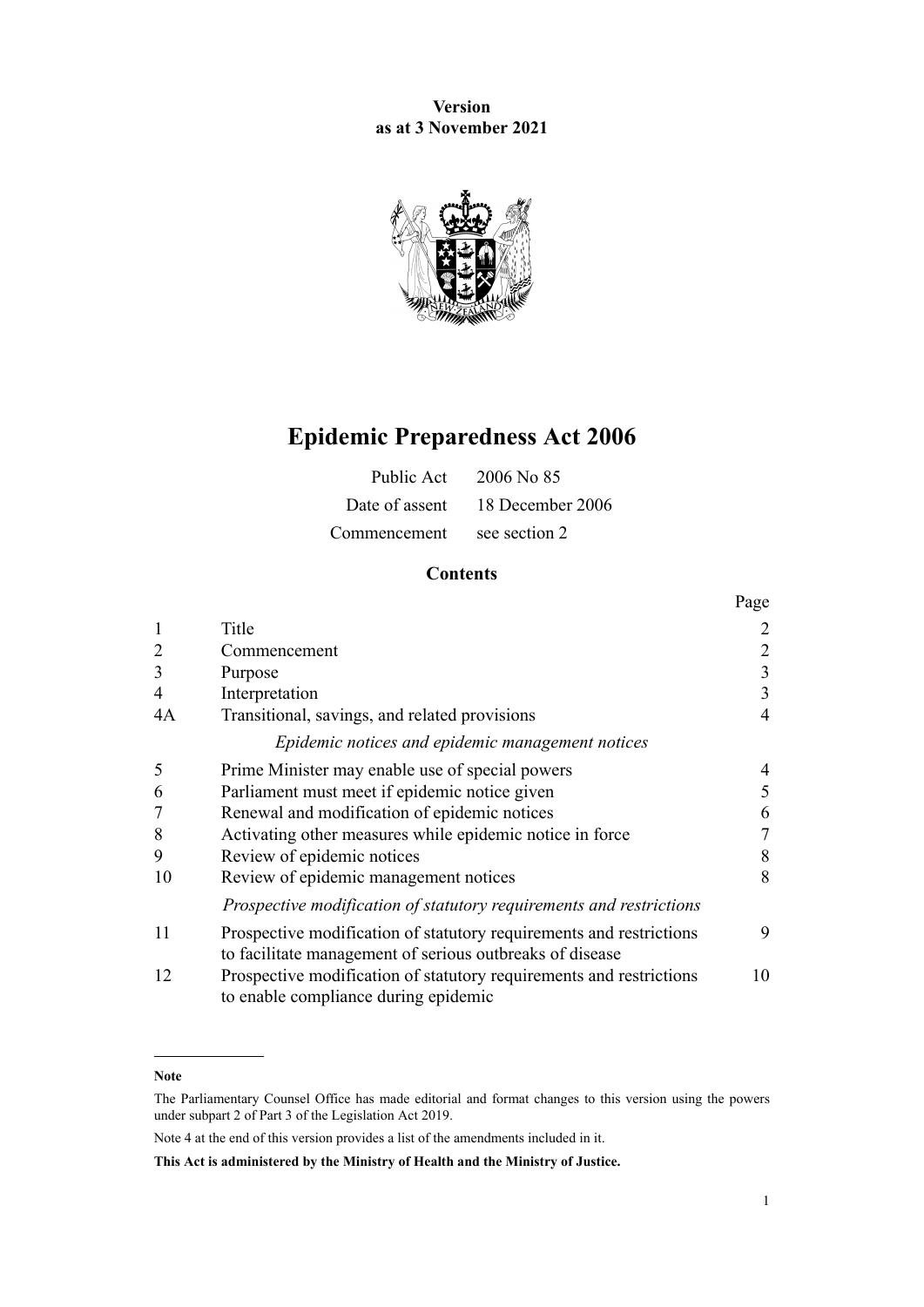<span id="page-1-0"></span>

| s 1      | <b>Epidemic Preparedness Act 2006</b>                                                                                  | Version as at<br>3 November 2021 |
|----------|------------------------------------------------------------------------------------------------------------------------|----------------------------------|
| 13       | Application of prospective modifications                                                                               | 11                               |
|          | Immediate modification of statutory requirements and restrictions                                                      |                                  |
| 14       | Immediate modification of statutory requirements and restrictions<br>to facilitate management of quarantinable disease | 11                               |
| 15       | Immediate modification of statutory requirements and restrictions<br>to enable compliance during epidemic              | 12                               |
|          | Parliamentary scrutiny of immediate modifications                                                                      |                                  |
| 16       | Immediate modification orders to be presented to House of<br>Representatives promptly                                  | 14                               |
| 17       | Disallowance of immediate modification orders [Repealed]                                                               | 14                               |
| 18       | When immediate modification orders disallowed                                                                          | 14                               |
| 19       | Disallowance has effect of revocation                                                                                  | 15                               |
| 20       | Lapse of notice of motion to disallow immediate modification<br>order [Repealed]                                       | 15                               |
| 21<br>22 | Notice of resolution to disallow immediate modification order<br>Application of Part 5 of Legislation Act 2019         | 15<br>15                         |
|          | Other matters                                                                                                          |                                  |
| 23       | Areas within which modification orders operate                                                                         | 15                               |
| 24       | Judges may modify rules of court during epidemic: Judge<br>modifications in particular cases                           | 16                               |
| 24 A     | Judges may modify rules of court during epidemic: Head of Bench<br>modifications in categories of proceedings          | 17                               |
| 25       | Certain common law doctrines not affected                                                                              | 18                               |
| 26       | Effect of modification orders on requirements to tell people of their<br>rights                                        | 18                               |
| 27       | Provisions regarding COVID-19 set out in Schedule 2 [Repealed]                                                         | 18                               |
|          | <b>Schedule 1</b>                                                                                                      | 19                               |
|          | Transitional, savings, and related provisions                                                                          |                                  |
|          | <b>Schedule 2</b><br><b>Provision regarding COVID-19</b>                                                               | 19                               |

# *[Repealed]*

# **1 Title**

This Act is the Epidemic Preparedness Act 2006.

# **2 Commencement**

This Act comes into force on the day after the date on which it receives the Royal assent.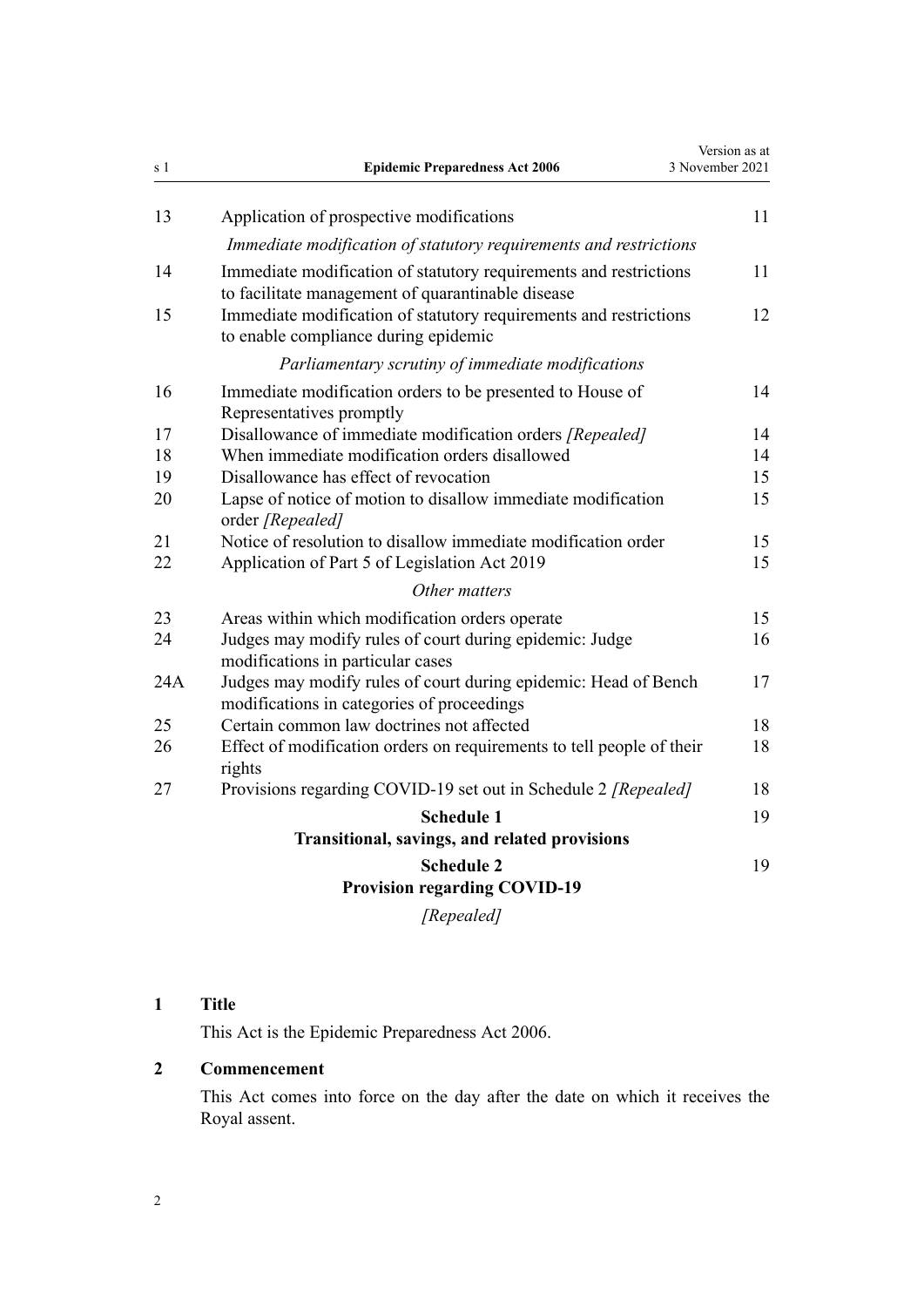# <span id="page-2-0"></span>**3 Purpose**

- (1) The principal purpose of this Act is to ensure that there is adequate statutory power for government agencies—
	- (a) to try to prevent the outbreak of epidemics in New Zealand; and
	- (b) to respond to epidemics in New Zealand; and
	- (c) to respond to certain possible consequences of epidemics (whether occurring in New Zealand or overseas).
- (2) This Act also has the following purposes:
	- (a) to ensure that certain activities normally undertaken by people and agencies interacting with government agencies can continue to be undertaken during an epidemic in New Zealand:
	- (b) to enable the relaxation of some statutory requirements that might not be capable of being complied with, or complied with fully, during an epidemic.

# **4 Interpretation**

 $(1)$  In this Act,—

**enactment** does not include a rule of court

**epidemic management notice** means a notice under [section 8\(1\)](#page-6-0)

**epidemic notice** means a notice under [section 5\(1\)](#page-3-0)

**High Court Rules** has the same meaning as in [section 4\(1\)](http://legislation.govt.nz/pdflink.aspx?id=DLM5759270) of the Senior Courts Act 2016

**immediate modification order** means a modification order made under section  $14(1)$  or  $15(1)$ 

**modification order** means an order made under [section 11\(1\)](#page-8-0), [12\(1\)](#page-9-0), [14\(1\)](#page-10-0), or [15\(1\)](#page-11-0)

**modify** includes suspend and waive

**person** includes the Crown

**prospective modification order** means a modification order made under sec[tion 11\(1\)](#page-8-0) or [12\(1\)](#page-9-0)

**rules of court**, in relation to a court,—

- (a) means rules (for example, the High Court Rules), or any secondary legislation (for example, regulations), regulating the practice and proced‐ ure of the court:
- (b) for the purposes of [section 24](#page-15-0), includes any applicable modifications made, and in force, under [section 24A.](#page-16-0)
- (2) For the purposes of this Act,—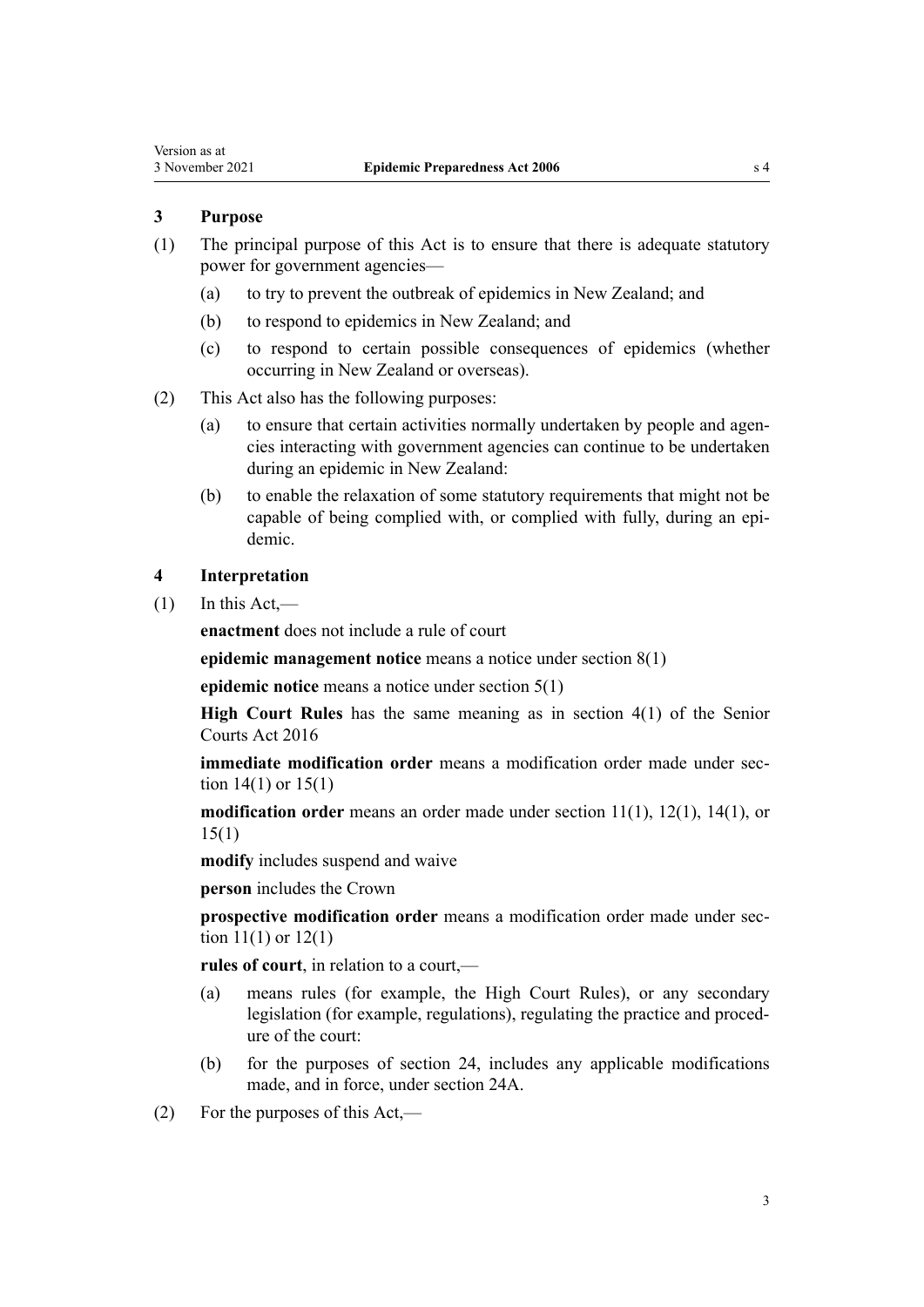- <span id="page-3-0"></span>(a) the Minister of the Crown and department of State responsible for the administration of an enactment that is or forms part of secondary legislation are the Minister of the Crown and department of State responsible for the administration of the enactment under whose authority the legislation was made; and
- (b) the New Zealand Police is a department of State and the Commissioner of Police is its chief executive.

Section 4(1) **High Court Rules**: inserted, on 3 November 2021, by Schedule 6 [clause 8](http://legislation.govt.nz/pdflink.aspx?id=LMS565145) of the COVID-19 Response (Management Measures) Legislation Act 2021 (2021 No 42).

Section 4(1) **rules of court**: inserted, on 3 November 2021, by Schedule 6 [clause 8](http://legislation.govt.nz/pdflink.aspx?id=LMS565145) of the COVID-19 Response (Management Measures) Legislation Act 2021 (2021 No 42).

Section 4(2)(a): amended, on 28 October 2021, by [section 3](http://legislation.govt.nz/pdflink.aspx?id=LMS268932) of the Secondary Legislation Act 2021 (2021 No 7).

# **4A Transitional, savings, and related provisions**

The transitional, savings, and related provisions set out in [Schedule 1](#page-18-0) have effect according to their terms.

Section 4A: inserted, on 16 May 2020, by [section 3](http://legislation.govt.nz/pdflink.aspx?id=LMS339374) of the COVID-19 Response (Further Management Measures) Legislation Act 2020 (2020 No 13).

*Epidemic notices and epidemic management notices*

# **5 Prime Minister may enable use of special powers**

- (1) With the agreement of the Minister of Health, the Prime Minister may, by notice, declare that he or she is satisfied that the effects of an outbreak of a stated quarantinable disease (within the meaning of the [Health Act 1956\)](http://legislation.govt.nz/pdflink.aspx?id=DLM305839) are likely to disrupt or continue to disrupt essential governmental and business activity in New Zealand (or stated parts of New Zealand) significantly.
- (2) Subsection (1) applies whether the outbreak is occurring within New Zealand or overseas.
- (3) If not renewed under section  $7(1)$ , the notice expires on the earliest of the following:
	- (a) the day 3 months after its commencement:
	- (b) a day stated in the notice:
	- (c) a day stated for the purpose by the Prime Minister by further notice.
- (4) The Prime Minister must not give the notice except on, and after considering, the written recommendation of the Director-General of Health.
- (5) *[Repealed]*
- (6) While the notice is in force, further notices may be given modifying its effect—
	- (a) by lifting its application from stated parts of New Zealand; or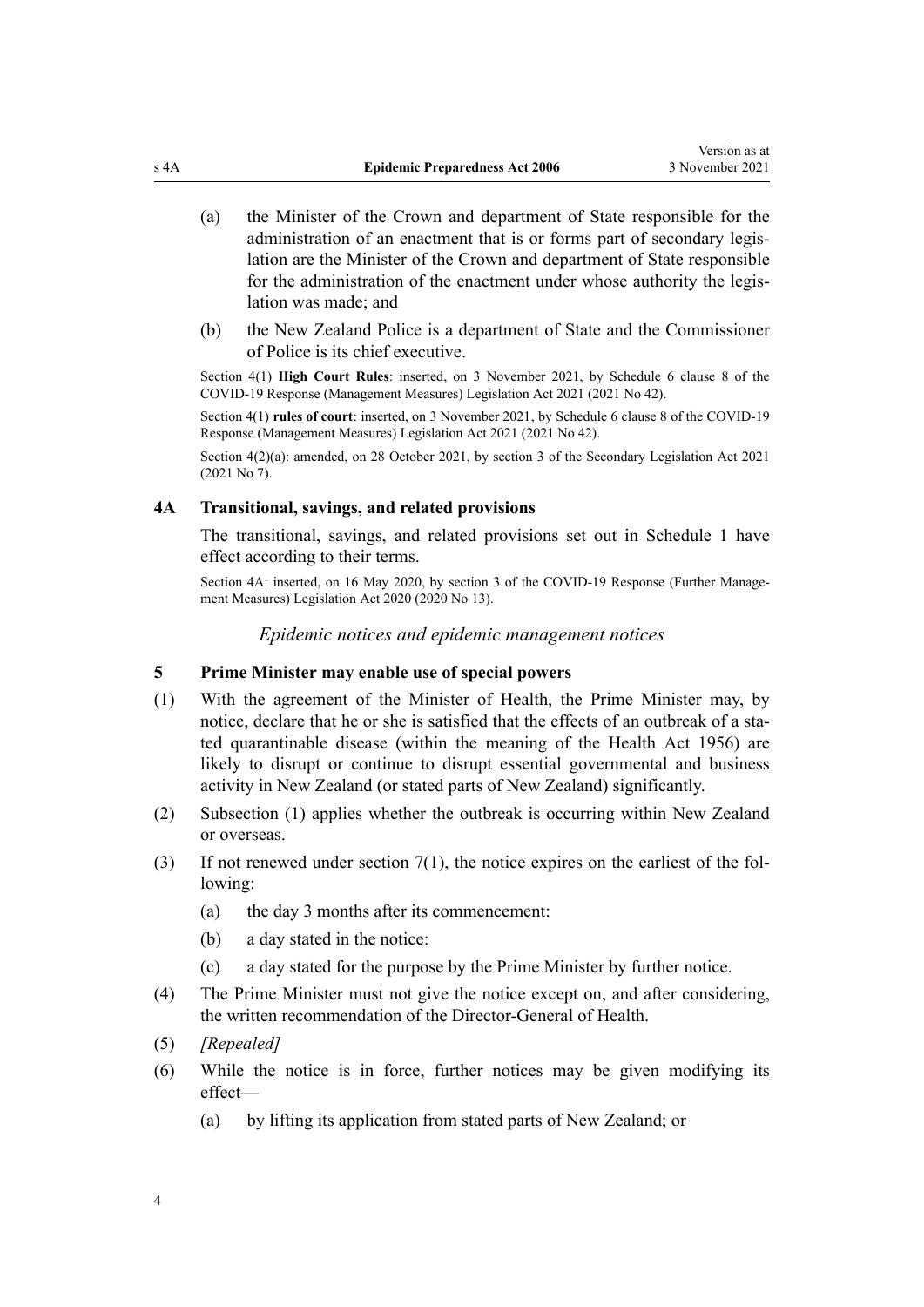- <span id="page-4-0"></span>(b) in the case of an epidemic notice that applies to only stated parts of New
	- (i) by extending its application to other stated parts of New Zealand; or
	- (ii) by extending its application to the whole of New Zealand.
- (7) After the notice expires, a new notice can be given in respect of the same dis‐ ease.
- (8) A notice under this section is secondary legislation (*see* [Part 3](http://legislation.govt.nz/pdflink.aspx?id=DLM7298343) of the Legis‐ lation Act 2019 for publication requirements).
- (9) If a notice is made under this section,—

Zealand,—

- (a) the Prime Minister is the relevant Minister for the purposes of [section](http://legislation.govt.nz/pdflink.aspx?id=DLM7298429) [114](http://legislation.govt.nz/pdflink.aspx?id=DLM7298429) of the Legislation Act 2019; and
- (b) the notice must be presented under that section as soon as possible after it is made.

| Legislation Act 2019 requirements for secondary legislation made under this section |                                                                                                                                                |                                          |  |
|-------------------------------------------------------------------------------------|------------------------------------------------------------------------------------------------------------------------------------------------|------------------------------------------|--|
| <b>Publication</b>                                                                  | The maker must publish it in the Gazette                                                                                                       | LA19 ss 73, 74 $(1)(a)$ ,<br>Sch 1 cl 14 |  |
| <b>Presentation</b>                                                                 | The Prime Minister must present it to the House of<br>Representatives as soon as possible after it is made (see cl 32(1)(a)<br>subsection (9)) | LA19 s 114, Sch 1                        |  |
| <b>Disallowance</b>                                                                 | It may be disallowed by the House of Representatives<br>This note is not part of the secondary legislation                                     | LA19 ss 115, 116                         |  |

Section 5(1): amended, on 28 October 2021, by [section 3](http://legislation.govt.nz/pdflink.aspx?id=LMS268932) of the Secondary Legislation Act 2021 (2021 No 7).

Section 5(3)(c): amended, on 28 October 2021, by [section 3](http://legislation.govt.nz/pdflink.aspx?id=LMS268932) of the Secondary Legislation Act 2021 (2021 No 7).

Section 5(5): repealed, on 28 October 2021, by [regulation 72\(1\)](http://legislation.govt.nz/pdflink.aspx?id=LMS508197) of the Legislation Act (Amendments to Legislation) Regulations 2021 (LI 2021/247).

Section 5(8): inserted, on 28 October 2021, by [section 3](http://legislation.govt.nz/pdflink.aspx?id=LMS268932) of the Secondary Legislation Act 2021 (2021 No 7).

Section 5(9): inserted, on 28 October 2021, by [regulation 72\(2\)](http://legislation.govt.nz/pdflink.aspx?id=LMS508197) of the Legislation Act (Amendments to Legislation) Regulations 2021 (LI 2021/247).

### **6 Parliament must meet if epidemic notice given**

- (1) This subsection applies to an epidemic notice if, when it is given,—
	- (a) Parliament has been prorogued until a day more than 7 days after the day on which the notice is given; or
	- (b) Parliament has been prorogued, and the date on which it is next to meet has not been determined; or
	- (c) Parliament has been dissolved or has expired, and no proclamation has been made summoning it to meet on a day not more than 7 days after the day on which the notice is given.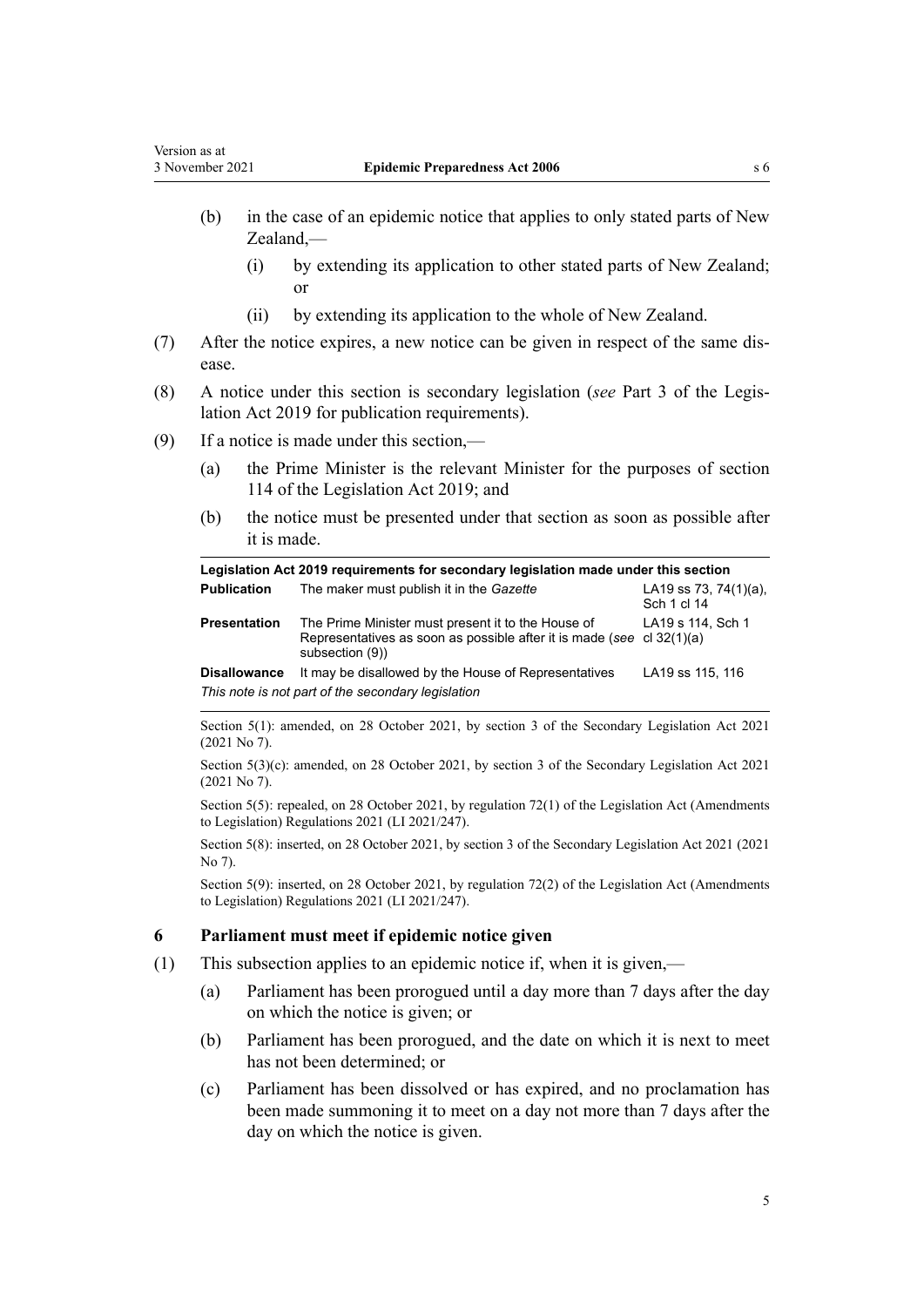- <span id="page-5-0"></span>(2) If subsection (1) applies to an epidemic notice,—
	- (a) a Proclamation must be made appointing a day for Parliament to meet; and
	- (b) the day must be—
		- (i) a day not more than 7 days after the day on which the notice was given; or
		- (ii) if the notice was given after Parliament had been dissolved or had expired and before the latest day appointed under the [Electoral](http://legislation.govt.nz/pdflink.aspx?id=DLM307518) [Act 1993](http://legislation.govt.nz/pdflink.aspx?id=DLM307518) for the return of the writ for the election of members of Parliament, a day not more than 7 days after the latest day appoin‐ ted for the return of the writ; and
	- (c) Parliament must meet and sit on the day appointed.
- (3) This subsection applies to an epidemic notice if, when it is given, the House of Representatives is adjourned until a day more than 7 days after the day on which it is given.
- (4) If subsection (3) applies to an epidemic notice,—
	- (a) the Speaker of the House of Representatives must, as soon as is practic‐ able after it is made, by notice in the *Gazette* appoint a day and time for the House of Representatives to meet; and
	- (b) the day must be not more than 7 days after the day on which the notice was given; and
	- (c) the House of Representatives must meet and sit at the time and on the day appointed.

# **7 Renewal and modification of epidemic notices**

- (1) With the agreement of the Minister of Health, the Prime Minister may, by notice given before an epidemic notice expires, renew that notice.
- (2) The Prime Minister must not give a notice under subsection (1)—
	- (a) except on, and after considering, the written recommendation of the Director-General of Health; and
	- (b) unless he or she is satisfied that the effects of the outbreak concerned are likely to continue to disrupt essential governmental and business activity in New Zealand (or the parts of New Zealand concerned) significantly.
- (3) If renewed under subsection (1), an epidemic notice expires on the earliest of the following:
	- (a) the day 3 months after the commencement of the most recent notice renewing it:
	- (b) a day stated in the most recent notice renewing it:
	- (c) a day stated for the purpose by the Prime Minister by further notice.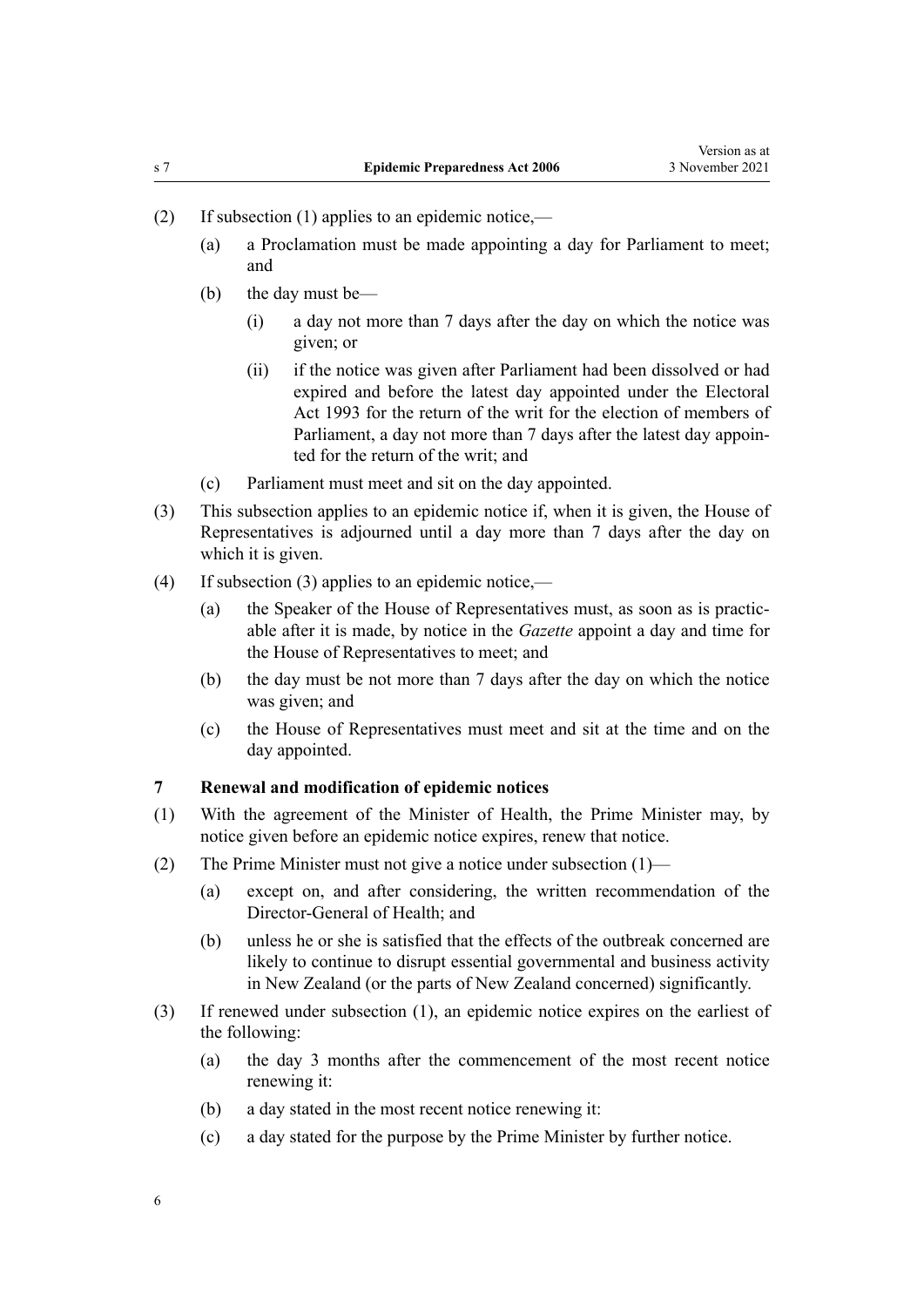- <span id="page-6-0"></span>(4) A notice made under this section is secondary legislation (*see* [Part 3](http://legislation.govt.nz/pdflink.aspx?id=DLM7298343) of the Legislation Act 2019 for publication requirements).
- (5) If a notice is made under this section,—
	- (a) the Prime Minister is the relevant Minister for the purposes of [section](http://legislation.govt.nz/pdflink.aspx?id=DLM7298429) [114](http://legislation.govt.nz/pdflink.aspx?id=DLM7298429) of the Legislation Act 2019; and
	- (b) the notice must be presented under that section as soon as possible after it is made.

| Legislation Act 2019 requirements for secondary legislation made under this section |                                                                                                                                                    |                                          |
|-------------------------------------------------------------------------------------|----------------------------------------------------------------------------------------------------------------------------------------------------|------------------------------------------|
| <b>Publication</b>                                                                  | The maker must publish it in the Gazette                                                                                                           | LA19 ss 73, 74 $(1)(a)$ ,<br>Sch 1 cl 14 |
| <b>Presentation</b>                                                                 | The Prime Minister must present it to the House of<br>Representatives as soon as possible after it is made (see cl $32(1)(a)$ )<br>subsection (5)) | LA19 s 114, Sch 1                        |
| <b>Disallowance</b>                                                                 | It may be disallowed by the House of Representatives                                                                                               | LA19 ss 115, 116                         |
| This note is not part of the Act.                                                   |                                                                                                                                                    |                                          |

Section 7(1): amended, on 28 October 2021, by [regulation 73\(1\)](http://legislation.govt.nz/pdflink.aspx?id=LMS504815) of the Legislation Act (Amendments to Legislation) Regulations 2021 (LI 2021/247).

Section 7(3)(c): amended, on 28 October 2021, by [regulation 73\(1\)](http://legislation.govt.nz/pdflink.aspx?id=LMS504815) of the Legislation Act (Amendments to Legislation) Regulations 2021 (LI 2021/247).

Section 7(4): replaced, on 28 October 2021, by [regulation 73\(2\)](http://legislation.govt.nz/pdflink.aspx?id=LMS504815) of the Legislation Act (Amendments to Legislation) Regulations 2021 (LI 2021/247).

Section 7(5): inserted, on 28 October 2021, by [regulation 73\(2\)](http://legislation.govt.nz/pdflink.aspx?id=LMS504815) of the Legislation Act (Amendments to Legislation) Regulations 2021 (LI 2021/247).

### **8 Activating other measures while epidemic notice in force**

- (1) While an epidemic notice is in force (or when making an epidemic notice), the Prime Minister may, with the agreement of the Minister responsible for the administration of the enactment concerned, by notice (stating the name of the quarantinable disease stated in the epidemic notice), state—
	- (a) any matter that must be stated in order for action, or a particular action, to be taken under some other enactment referring to an epidemic man‐ agement notice:
	- (b) any matter that must be stated in order for the application of some other enactment referring to an epidemic management notice, or a provision of such an enactment, to be modified (or modified with a particular effect) by virtue of the giving of the notice:
	- (c) that it activates—
		- (i) either or both of the following:
			- (A) one or more of the modifications made by one or more stated prospective modification orders:
			- (B) all the modifications made by one or more stated prospective modification orders; or
		- (ii) all the modifications made by all prospective modification orders.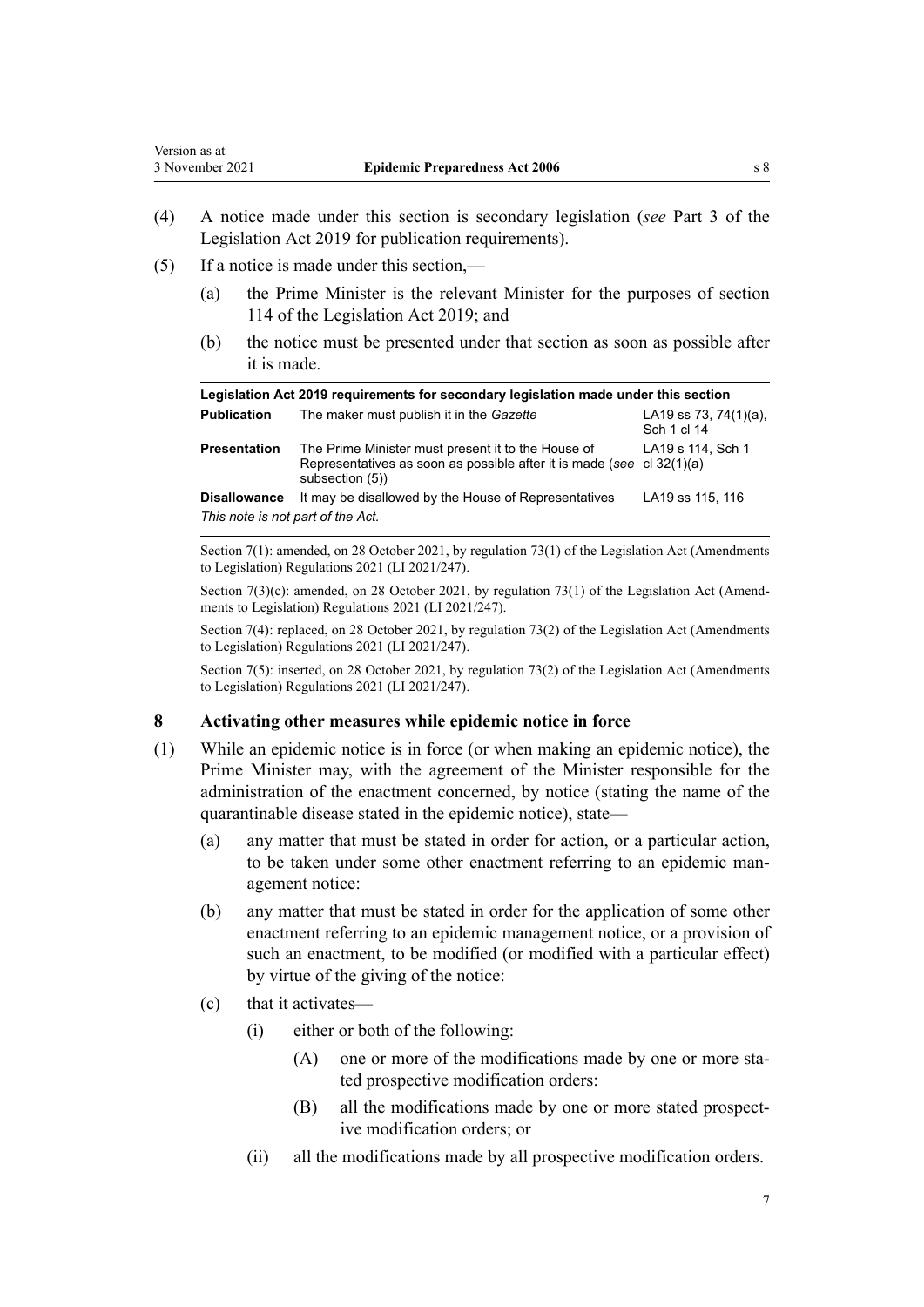- (2) The Prime Minister must not give a notice under subsection (1) unless satisfied that the effects of the outbreak concerned make it, or are likely to make it, reasonably necessary to do so.
- (3) A notice under subsection (1) expires when the epidemic notice concerned expires or is revoked.
- (4) A notice under this section is secondary legislation (*see* [Part 3](http://legislation.govt.nz/pdflink.aspx?id=DLM7298343) of the Legis‐ lation Act 2019 for publication requirements).

| Legislation Act 2019 requirements for secondary legislation made under this section |                                                                                                                                                                            |                                          |  |
|-------------------------------------------------------------------------------------|----------------------------------------------------------------------------------------------------------------------------------------------------------------------------|------------------------------------------|--|
| <b>Publication</b>                                                                  | The maker must publish it in the Gazette                                                                                                                                   | LA19 ss 73, 74 $(1)(a)$ ,<br>Sch 1 cl 14 |  |
| <b>Presentation</b>                                                                 | It is not required to be presented to the House of<br>Representatives because a transitional exemption applies cl 32(1)(a)<br>under Schedule 1 of the Legislation Act 2019 | LA19 s 114, Sch 1                        |  |
| <b>Disallowance</b>                                                                 | It may be disallowed by the House of Representatives                                                                                                                       | LA19 ss 115, 116                         |  |
| This note is not part of the Act.                                                   |                                                                                                                                                                            |                                          |  |

Section 8(1): amended, on 28 October 2021, by [section 3](http://legislation.govt.nz/pdflink.aspx?id=LMS268932) of the Secondary Legislation Act 2021 (2021 No 7).

Section 8(4): inserted, on 28 October 2021, by [section 3](http://legislation.govt.nz/pdflink.aspx?id=LMS268932) of the Secondary Legislation Act 2021 (2021 No 7).

# **9 Review of epidemic notices**

- (1) The Director-General of Health must keep under review, and keep the Prime Minister and the Minister of Health informed of, the situation out of which the making of an epidemic notice arose.
- (2) If no longer satisfied that the effects of the outbreak concerned are likely to dis‐ rupt or continue to disrupt essential governmental and business activity in New Zealand (or the parts of New Zealand concerned) significantly, the Prime Min‐ ister must promptly revoke the epidemic notice.

# **10 Review of epidemic management notices**

- (1) The chief executive of the department of State responsible for the administration of an enactment affected by an epidemic management notice must keep under review, and keep the Prime Minister and the Minister responsible for the administration of the enactment informed of, the operation of the enactment.
- (2) If no longer satisfied that it is necessary to state in the epidemic management notice a matter of a kind described in [section 8\(1\)](#page-6-0) relating to the enactment, the Prime Minister must, by notice, revoke the part of the notice stating the matter (or, as the case requires, the notice).
- (3) A notice under this section is secondary legislation (*see* [Part 3](http://legislation.govt.nz/pdflink.aspx?id=DLM7298343) of the Legis‐ lation Act 2019 for publication requirements).

**Legislation Act 2019 requirements for secondary legislation made under this section Publication** The maker must publish it in the *Gazette* LA19 [ss 73](http://legislation.govt.nz/pdflink.aspx?id=LMS260120), [74\(1\)\(a\)](http://legislation.govt.nz/pdflink.aspx?id=LMS260122), Sch 1 [cl 14](http://legislation.govt.nz/pdflink.aspx?id=LMS208655)

<span id="page-7-0"></span>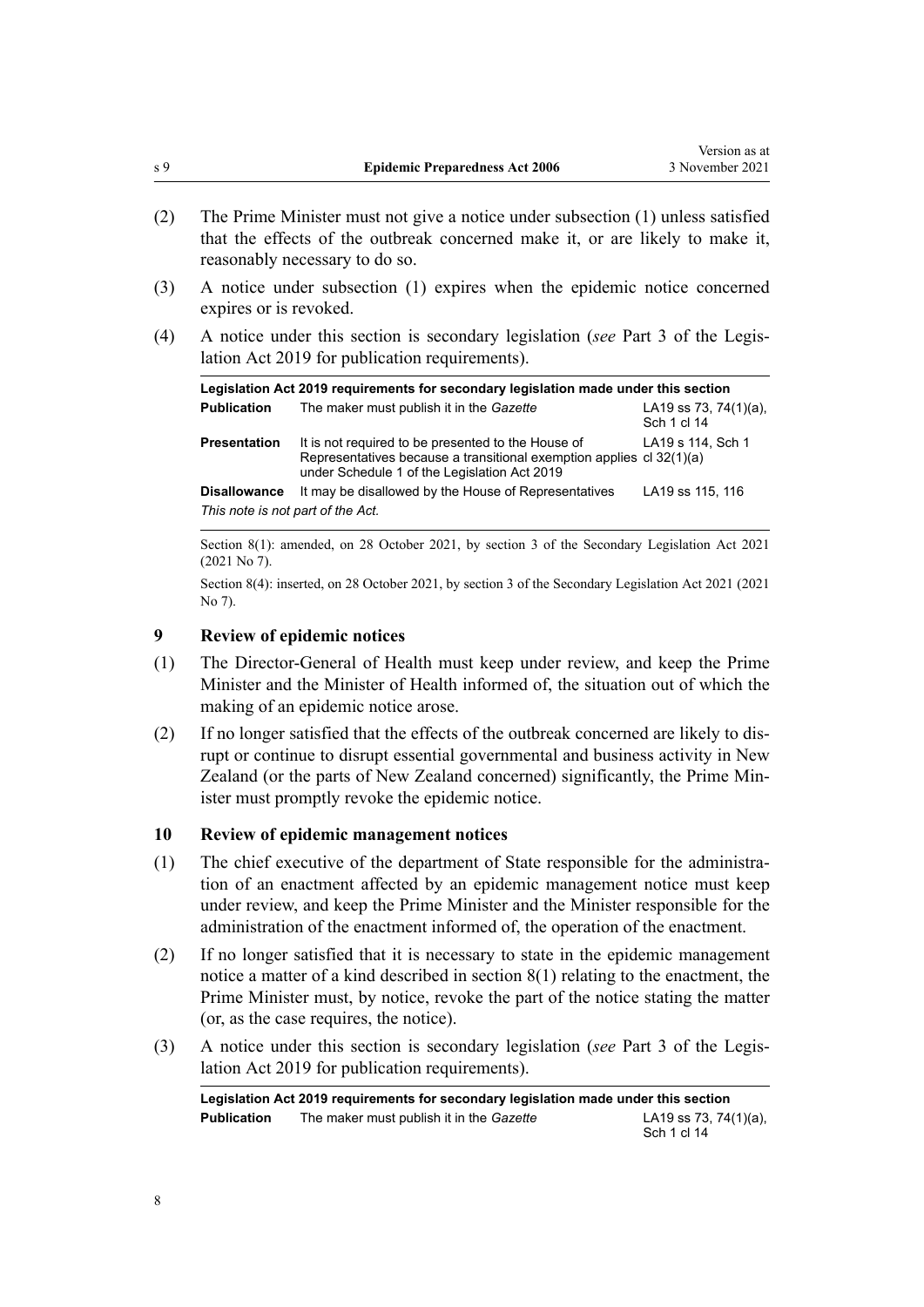<span id="page-8-0"></span>

| Presentation                      | It is not required to be presented to the House of<br>Representatives because a transitional exemption applies cl 32(1)(a)<br>under Schedule 1 of the Legislation Act 2019 | LA19 s 114, Sch 1 |
|-----------------------------------|----------------------------------------------------------------------------------------------------------------------------------------------------------------------------|-------------------|
| Disallowance                      | It may be disallowed by the House of Representatives                                                                                                                       | LA19 ss 115, 116  |
| This note is not part of the Act. |                                                                                                                                                                            |                   |

Section 10(2): amended, on 28 October 2021, by [section 3](http://legislation.govt.nz/pdflink.aspx?id=LMS268932) of the Secondary Legislation Act 2021 (2021 No 7).

Section 10(3): inserted, on 28 October 2021, by [section 3](http://legislation.govt.nz/pdflink.aspx?id=LMS268932) of the Secondary Legislation Act 2021 (2021 No 7).

*Prospective modification of statutory requirements and restrictions*

# **11 Prospective modification of statutory requirements and restrictions to facilitate management of serious outbreaks of disease**

- (1) The Governor-General may, by Order in Council made on the recommendation of the Minister of Health, modify (with prospective effect as stated in [section](#page-10-0) [13\)](#page-10-0) any requirement or restriction imposed by any enactment administered by the Ministry of Health.
- (2) The Minister of Health must not recommend the making of an order except on a written recommendation of the Director-General of Health, stating that, in the Director-General's opinion, the modifications it makes are likely to be necessary to enable the effective management of serious outbreaks of diseases affecting people or their effects (or both).
- (3) A modification of a requirement or restriction—
	- (a) may be absolute or subject to conditions; and
	- (b) may be made—
		- (i) by stating alternative means of complying with the requirement or restriction; or
		- (ii) by substituting a discretionary power for the requirement or restriction.
- (4) Subsection (3) does not limit subsection (1).
- (5) An order under this section is secondary legislation (*see* [Part 3](http://legislation.govt.nz/pdflink.aspx?id=DLM7298343) of the Legis‐ lation Act 2019 for publication requirements).

| Legislation Act 2019 requirements for secondary legislation made under this section |                                                                                                  |                                    |
|-------------------------------------------------------------------------------------|--------------------------------------------------------------------------------------------------|------------------------------------|
| <b>Publication</b>                                                                  | PCO must publish it on the legislation website and notify LA19 s $69(1)(c)$<br>it in the Gazette |                                    |
| <b>Presentation</b>                                                                 | The Minister must present it to the House of<br>Representatives                                  | LA19 s 114, Sch 1<br>cl $32(1)(a)$ |
| <b>Disallowance</b>                                                                 | It may be disallowed by the House of Representatives                                             | LA19 ss 115, 116                   |
| This note is not part of the Act.                                                   |                                                                                                  |                                    |

Section 11(5): inserted, on 28 October 2021, by [section 3](http://legislation.govt.nz/pdflink.aspx?id=LMS268932) of the Secondary Legislation Act 2021 (2021 No 7).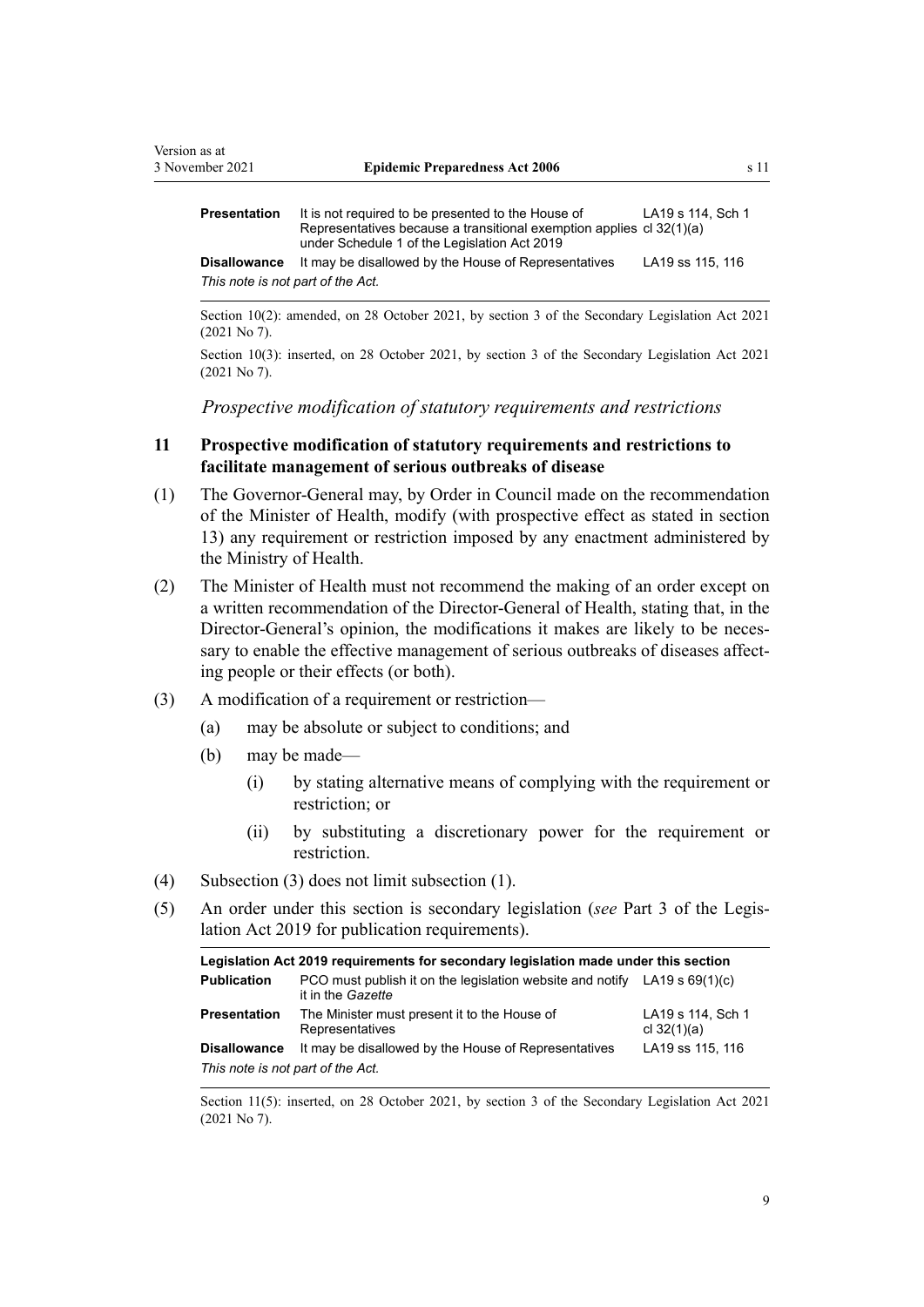# <span id="page-9-0"></span>**12 Prospective modification of statutory requirements and restrictions to enable compliance during epidemic**

- (1) The Governor-General may, by Order in Council made on the recommendation of the Minister of the Crown responsible for the administration of an enactment, modify (with prospective effect as stated in [section 13\)](#page-10-0) any requirement or restriction imposed by the enactment.
- (2) The Minister must not recommend the making of the order unless he or she—
	- (a) has received from the chief executive of the department of State respon‐ sible for the administration of the enactment a written recommendation stating that, in the chief executive's opinion,—
		- (i) if a serious outbreak of a disease affecting people occurred in New Zealand, the effects might well be such that the requirement or restriction would be impossible or impracticable to comply (or comply fully) with; and
		- (ii) the modification to be made goes no further than would be likely to be reasonably necessary in the circumstances; and
	- (b) is himself or herself satisfied that—
		- (i) the effects might well be such that the requirement or restriction would be impossible or impracticable to comply (or comply fully) with; and
		- (ii) the modification goes no further than would be likely to be reasonably necessary in the circumstances.
- (3) Subsection (1) does not authorise—
	- (a) a modification of a requirement—
		- (i) to release a person from custody or detention; or
		- (ii) to have any person's detention reviewed by a court, Judge, or Registrar; or
	- (b) a modification of a restriction on keeping a person in custody or deten‐ tion; or
	- (c) a modification of a requirement or restriction imposed by the [Bill of](http://legislation.govt.nz/pdflink.aspx?id=DLM10992) [Rights 1688,](http://legislation.govt.nz/pdflink.aspx?id=DLM10992) the [Constitution Act 1986](http://legislation.govt.nz/pdflink.aspx?id=DLM94203), the [Electoral Act 1993,](http://legislation.govt.nz/pdflink.aspx?id=DLM307518) the [Judicial Review Procedure Act 2016](http://legislation.govt.nz/pdflink.aspx?id=DLM6942104), the [New Zealand Bill of Rights](http://legislation.govt.nz/pdflink.aspx?id=DLM224791) [Act 1990,](http://legislation.govt.nz/pdflink.aspx?id=DLM224791) or the [Parliamentary Privilege Act 2014](http://legislation.govt.nz/pdflink.aspx?id=DLM6052000), or by this Act.
- (4) Subsection (3) does not prevent the modification of a procedural requirement or restriction relating to a person in custody or detention, even if the effect (direct or indirect) of the modification is that the person stays in custody or detention longer than he or she otherwise would have stayed.
- (5) A modification of a requirement or restriction—
	- (a) may be absolute or subject to conditions; and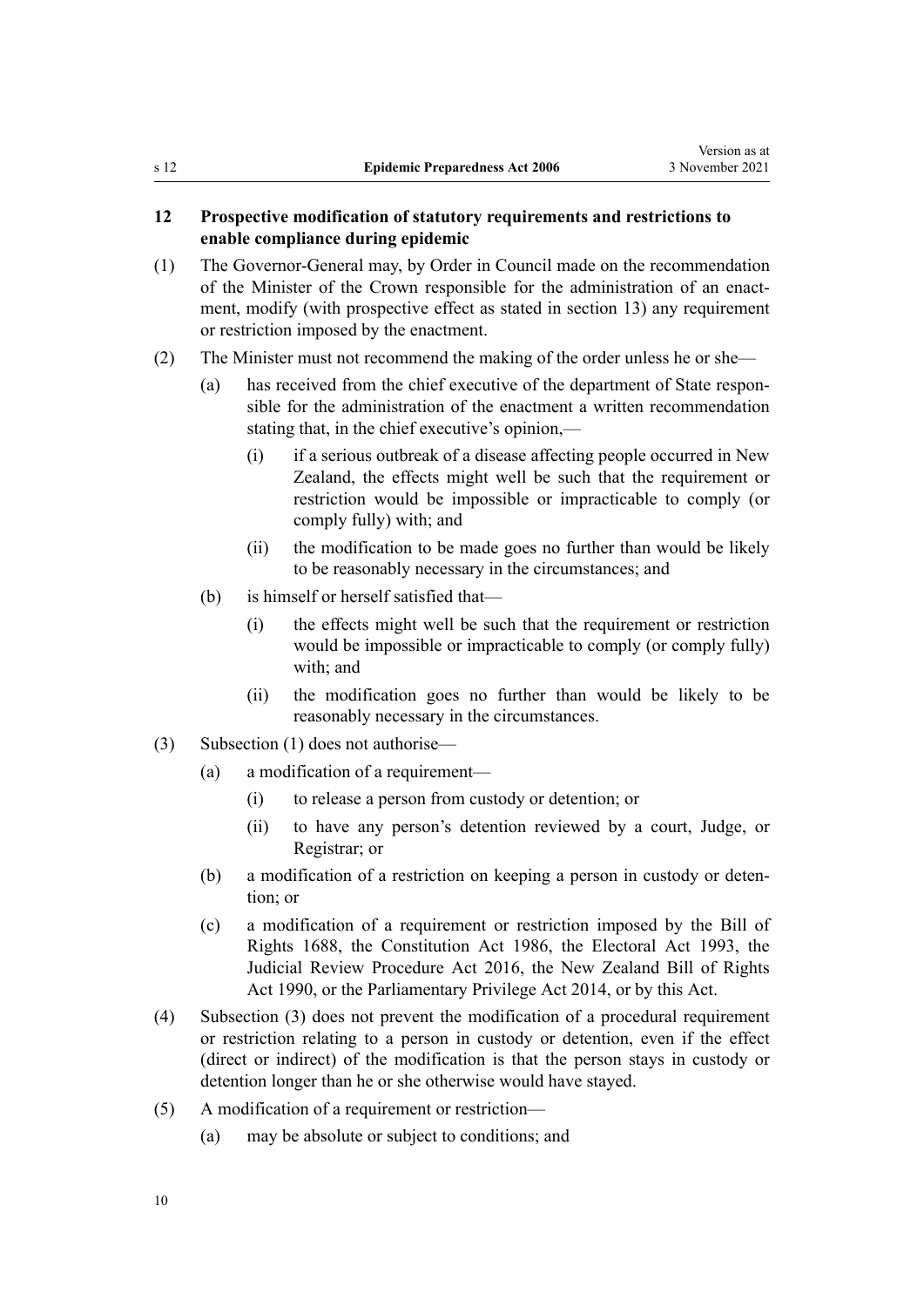- <span id="page-10-0"></span>(b) may be made—
	- (i) by stating alternative means of complying with the requirement or restriction; or
	- (ii) by substituting a discretionary power for the requirement or restriction.
- (6) Subsection (5) does not limit subsection (1).
- (7) An order under this section is secondary legislation (*see* [Part 3](http://legislation.govt.nz/pdflink.aspx?id=DLM7298343) of the Legis‐ lation Act 2019 for publication requirements).

| Legislation Act 2019 requirements for secondary legislation made under this section |                                                                                                |                                    |
|-------------------------------------------------------------------------------------|------------------------------------------------------------------------------------------------|------------------------------------|
| <b>Publication</b>                                                                  | PCO must publish it on the legislation website and notify LA19 s 69(1)(c)<br>it in the Gazette |                                    |
| <b>Presentation</b>                                                                 | The Minister must present it to the House of<br>Representatives                                | LA19 s 114, Sch 1<br>cl $32(1)(a)$ |
| <b>Disallowance</b>                                                                 | It may be disallowed by the House of Representatives                                           | LA19 ss 115, 116                   |
| This note is not part of the Act.                                                   |                                                                                                |                                    |

Section  $12(3)(c)$ : amended, on 1 March 2017, by [section 24](http://legislation.govt.nz/pdflink.aspx?id=DLM6942157) of the Judicial Review Procedure Act 2016 (2016 No 50).

Section 12(3)(c): amended, on 8 August 2014, by [section 35\(2\)](http://legislation.govt.nz/pdflink.aspx?id=DLM6136759) of the Parliamentary Privilege Act 2014 (2014 No 58).

Section 12(7): inserted, on 28 October 2021, by [section 3](http://legislation.govt.nz/pdflink.aspx?id=LMS268932) of the Secondary Legislation Act 2021 (2021 No 7).

# **13 Application of prospective modifications**

A modification made by a prospective modification order—

- (a) begins to apply (or to apply again) on the commencement of an epidemic management notice stating that it activates—
	- (i) the modification; or
	- (ii) all modifications made by the order; or
	- (iii) the modifications made by all modification orders; and
- (b) ceases to apply on the earliest of—
	- (i) the expiry of the epidemic management notice that activated the modification:
	- (ii) the revocation of the epidemic management notice or part of an epidemic management notice that activated the modification:
	- (iii) the revocation of the order.

*Immediate modification of statutory requirements and restrictions*

# **14 Immediate modification of statutory requirements and restrictions to facilitate management of quarantinable disease**

(1) While an epidemic notice is in force, the Governor-General may, by Order in Council made on the recommendation of the Minister of Health, modify any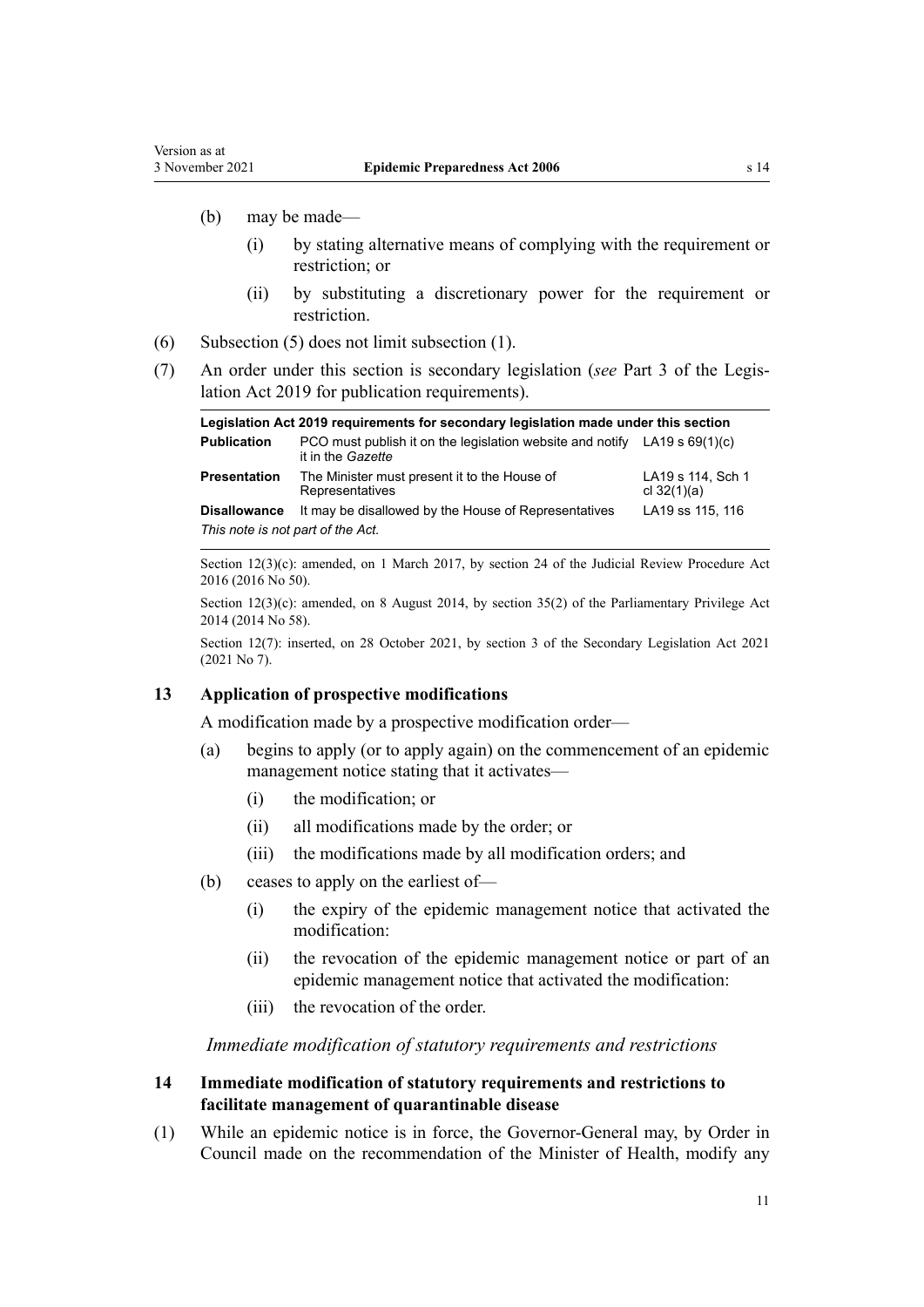<span id="page-11-0"></span>requirement or restriction imposed by any enactment administered by the Ministry of Health.

- (2) The Minister of Health must not recommend the making of an order except on a written recommendation of the Director-General of Health, stating that, in the Director-General's opinion, the modifications it makes are or are likely to be necessary to enable the effective management of the quarantinable disease stated in the epidemic notice or its effects (or both).
- (3) A modification of a requirement or restriction—
	- (a) may be absolute or subject to conditions; and
	- (b) may be made—
		- (i) by stating alternative means of complying with the requirement or restriction; or
		- (ii) by substituting a discretionary power for the requirement or restriction.
- (4) Subsection (3) does not limit subsection (1).
- (5) An order under this section is secondary legislation (*see* [Part 3](http://legislation.govt.nz/pdflink.aspx?id=DLM7298343) of the Legis‐ lation Act 2019 for publication requirements).

| Legislation Act 2019 requirements for secondary legislation made under this section |                                                                                                  |                                    |
|-------------------------------------------------------------------------------------|--------------------------------------------------------------------------------------------------|------------------------------------|
| <b>Publication</b>                                                                  | PCO must publish it on the legislation website and notify LA19 s $69(1)(c)$<br>it in the Gazette |                                    |
| <b>Presentation</b>                                                                 | The Minister must present it to the House of<br>Representatives                                  | LA19 s 114, Sch 1<br>cl $32(1)(a)$ |
| <b>Disallowance</b>                                                                 | It may be disallowed by the House of Representatives                                             | LA19 ss 115, 116                   |
| This note is not part of the Act.                                                   |                                                                                                  |                                    |

Section 14(5): inserted, on 28 October 2021, by [section 3](http://legislation.govt.nz/pdflink.aspx?id=LMS268932) of the Secondary Legislation Act 2021 (2021 No 7).

# **15 Immediate modification of statutory requirements and restrictions to enable compliance during epidemic**

- (1) While an epidemic notice is in force, the Governor-General may, by Order in Council made on the recommendation of the Minister of the Crown responsible for the administration of an enactment, modify any requirement or restriction imposed by the enactment.
- (2) The Minister must not recommend the making of an order unless he or she—
	- (a) has received from the chief executive of the department of State respon‐ sible for the administration of the enactment concerned a written recommendation stating that, in the chief executive's opinion,—
		- (i) the effects of an epidemic of the quarantinable disease stated in the notice are, or are likely to be, such that the requirement or restriction is impossible or impracticable to comply (or comply fully) with; and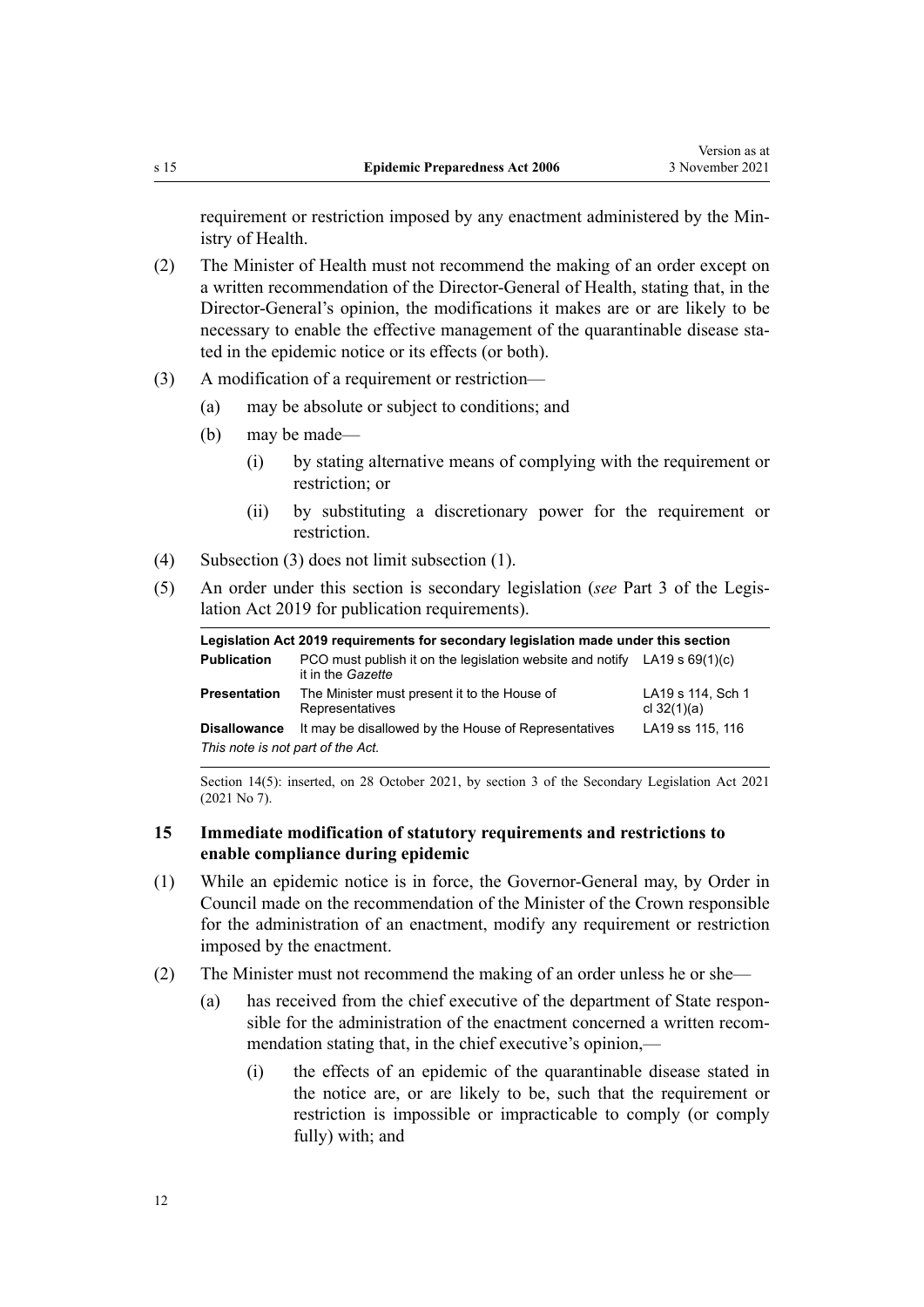- (ii) the modifications it makes go no further than is, or is likely to be, reasonably necessary in the circumstances; and
- (b) is himself or herself satisfied that—
	- (i) the effects are, or are likely to be, such that the requirement or restriction is impossible or impracticable to comply (or comply fully) with; and
	- (ii) the modifications go no further than is, or is likely to be, reasonably necessary in the circumstances.
- (3) Subsection (1) does not authorise—
	- (a) a modification of a requirement—
		- (i) to release a person from custody or detention; or
		- (ii) to have any person's detention reviewed by a court, Judge, or Registrar; or
	- (b) a modification of a restriction on keeping a person in custody or deten‐ tion; or
	- (c) a modification of a requirement or restriction imposed by the [Bill of](http://legislation.govt.nz/pdflink.aspx?id=DLM10992) [Rights 1688,](http://legislation.govt.nz/pdflink.aspx?id=DLM10992) the [Constitution Act 1986](http://legislation.govt.nz/pdflink.aspx?id=DLM94203), the [Electoral Act 1993,](http://legislation.govt.nz/pdflink.aspx?id=DLM307518) the [Judicial Review Procedure Act 2016](http://legislation.govt.nz/pdflink.aspx?id=DLM6942104), the [New Zealand Bill of Rights](http://legislation.govt.nz/pdflink.aspx?id=DLM224791) [Act 1990,](http://legislation.govt.nz/pdflink.aspx?id=DLM224791) or the [Parliamentary Privilege Act 2014](http://legislation.govt.nz/pdflink.aspx?id=DLM6052000), or by this Act.
- (4) Subsection (3) does not prevent the modification of a procedural requirement or restriction relating to a person in custody or detention, even if the effect (direct or indirect) of the modification is that the person stays in custody or detention longer than he or she otherwise would have.
- (5) A modification of a requirement or restriction—
	- (a) may be absolute or subject to conditions; and
	- (b) may be made—
		- (i) by stating alternative means of complying with the requirement or restriction; or
		- (ii) by substituting a discretionary power for the requirement or restriction.
- (6) Subsection (5) does not limit subsection (1).
- (7) An order under this section is secondary legislation (*see* [Part 3](http://legislation.govt.nz/pdflink.aspx?id=DLM7298343) of the Legis‐ lation Act 2019 for publication requirements).

| Legislation Act 2019 requirements for secondary legislation made under this section |                                                                                                         |                                    |
|-------------------------------------------------------------------------------------|---------------------------------------------------------------------------------------------------------|------------------------------------|
| <b>Publication</b>                                                                  | PCO must publish it on the legislation website and notify LA19 s $69(1)(c)$<br>it in the <i>Gazette</i> |                                    |
| <b>Presentation</b>                                                                 | The Minister must present it to the House of<br>Representatives                                         | LA19 s 114, Sch 1<br>cl $32(1)(a)$ |
| <b>Disallowance</b>                                                                 | It may be disallowed by the House of Representatives                                                    | LA19 ss 115, 116                   |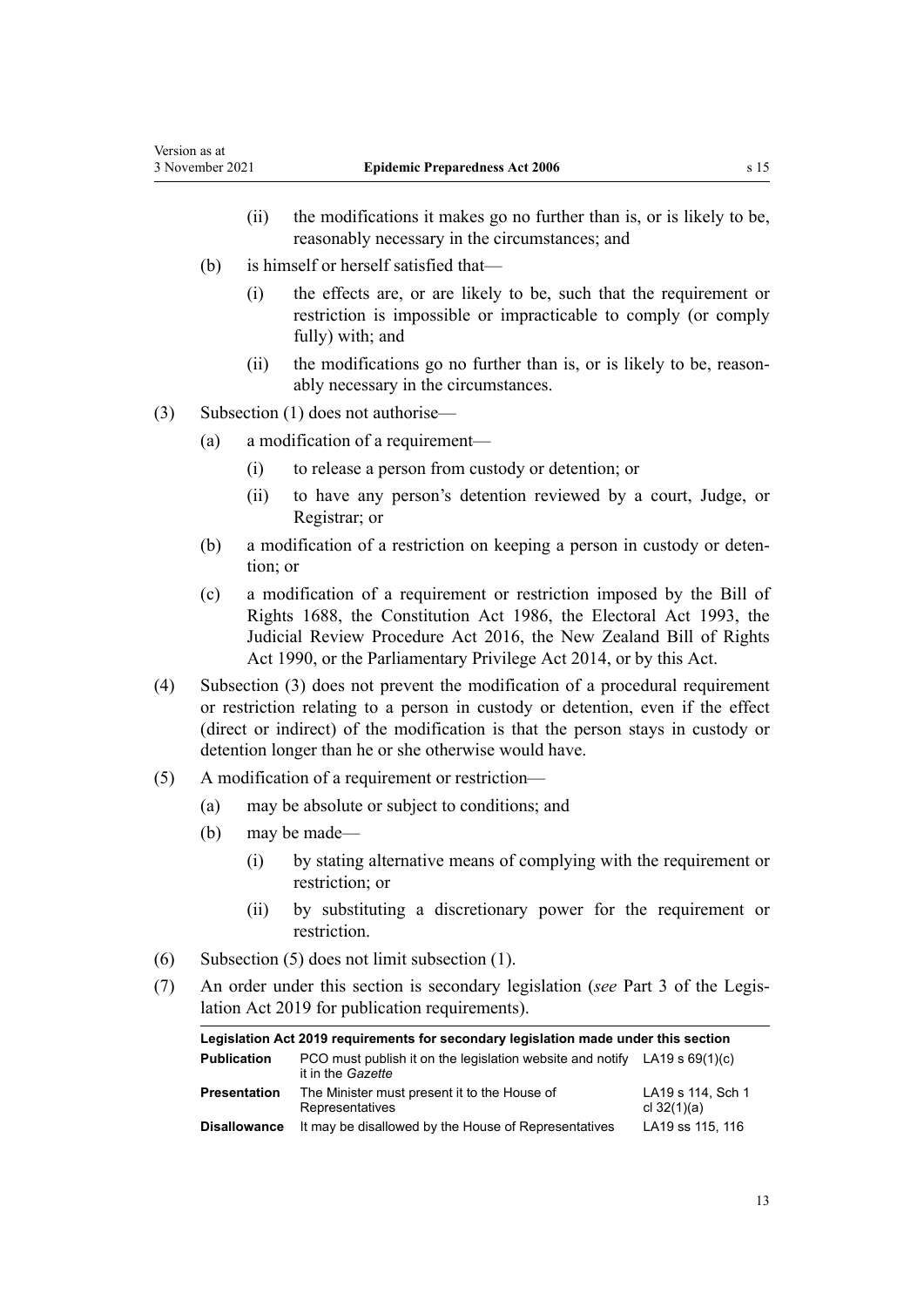#### <span id="page-13-0"></span>*This note is not part of the Act.*

Section 15(3)(c): amended, on 1 March 2017, by [section 24](http://legislation.govt.nz/pdflink.aspx?id=DLM6942157) of the Judicial Review Procedure Act 2016 (2016 No 50).

Section  $15(3)(c)$ : amended, on 8 August 2014, by [section 35\(3\)](http://legislation.govt.nz/pdflink.aspx?id=DLM6136759) of the Parliamentary Privilege Act 2014 (2014 No 58).

Section 15(7): inserted, on 28 October 2021, by [section 3](http://legislation.govt.nz/pdflink.aspx?id=LMS268932) of the Secondary Legislation Act 2021 (2021 No 7).

## *Parliamentary scrutiny of immediate modifications*

# **16 Immediate modification orders to be presented to House of Representatives promptly**

Every immediate modification order must be presented to the House of Repre‐ sentatives as soon as is practicable after it is made.

### **17 Disallowance of immediate modification orders**

### *[Repealed]*

Section 17: repealed, on 7 July 2010, by [section 4](http://legislation.govt.nz/pdflink.aspx?id=DLM3042005) of the Epidemic Preparedness Amendment Act 2010 (2010 No 64).

# **18 When immediate modification orders disallowed**

- (1) An immediate modification order is disallowed if, within 6 sitting days after the day on which it was made, the House of Representatives resolves to dis‐ allow it.
- (2) A resolution to disallow an immediate modification order is secondary legis‐ lation (*see* [Part 3](http://legislation.govt.nz/pdflink.aspx?id=DLM7298343) of the Legislation Act 2019 for publication requirements).
- (3) The Clerk of the House of Representatives must lodge a copy of the resolution with the Parliamentary Counsel Office for the purpose of publication under the [Legislation Act 2019](http://legislation.govt.nz/pdflink.aspx?id=DLM7298104).

| Legislation Act 2019 requirements for secondary legislation made under this section |                                                                                                                                                                            |                   |
|-------------------------------------------------------------------------------------|----------------------------------------------------------------------------------------------------------------------------------------------------------------------------|-------------------|
| <b>Publication</b>                                                                  | It is not required to be published                                                                                                                                         | LA19 s 73(2)      |
| <b>Presentation</b>                                                                 | It is not required to be presented to the House of<br>Representatives because a transitional exemption applies cl 32(1)(a)<br>under Schedule 1 of the Legislation Act 2019 | LA19 s 114, Sch 1 |
|                                                                                     | <b>Disallowance</b> It is not disallowable                                                                                                                                 | LA19 s 115        |
| This note is not part of the Act.                                                   |                                                                                                                                                                            |                   |

Section 18: substituted, on 7 July 2010, by [section 4](http://legislation.govt.nz/pdflink.aspx?id=DLM3042005) of the Epidemic Preparedness Amendment Act 2010 (2010 No 64).

Section 18(2): inserted, on 28 October 2021, by [section 3](http://legislation.govt.nz/pdflink.aspx?id=LMS268932) of the Secondary Legislation Act 2021 (2021 No 7).

Section 18(3): inserted, on 28 October 2021, by [section 3](http://legislation.govt.nz/pdflink.aspx?id=LMS268932) of the Secondary Legislation Act 2021 (2021 No 7).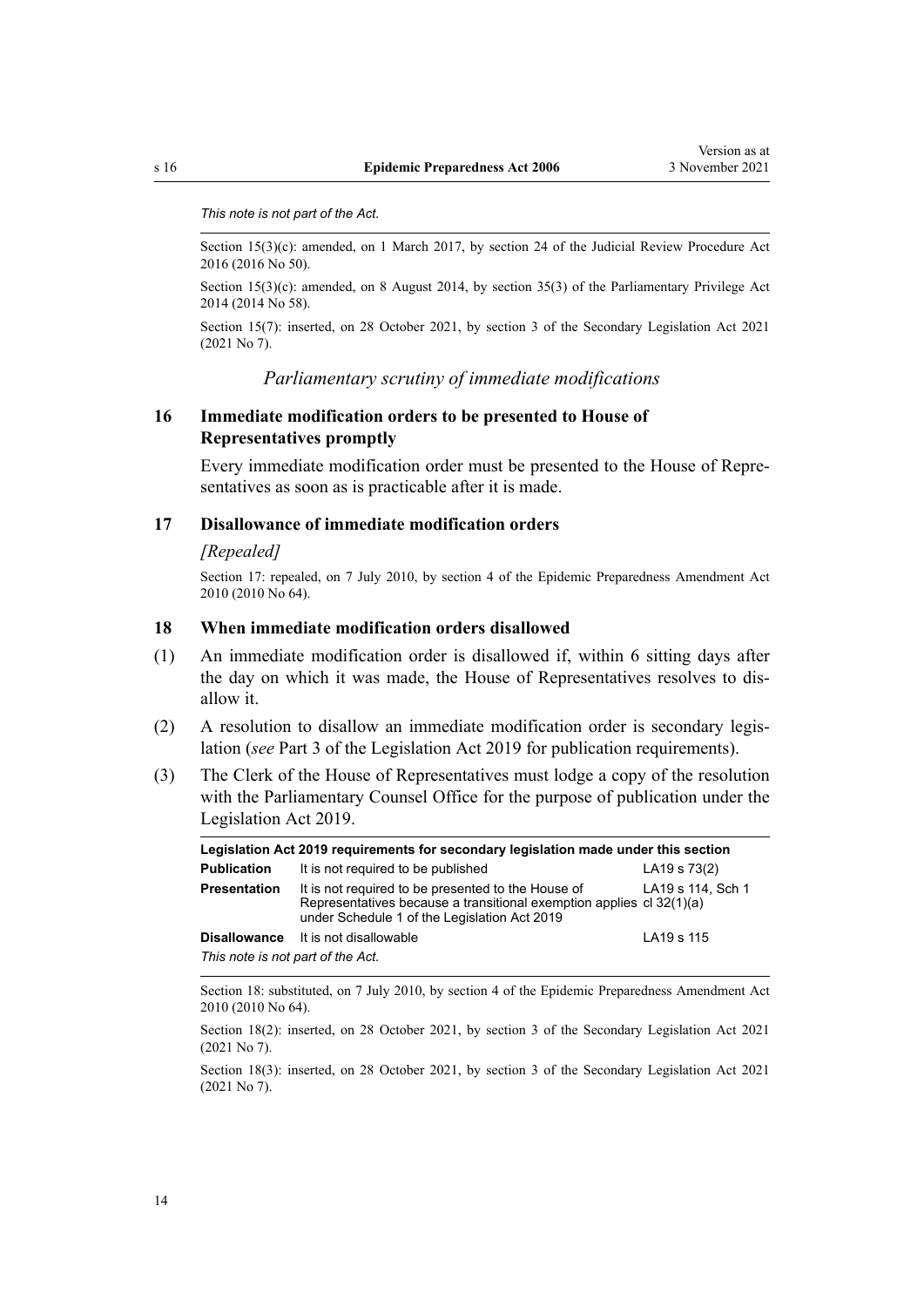# <span id="page-14-0"></span>**19 Disallowance has effect of revocation**

An immediate modification order that is disallowed under [section 18](#page-13-0) is revoked at the close of the day after the day on which the House of Representa‐ tives resolves to disallow it.

Section 19: amended, on 7 July 2010, by [section 5](http://legislation.govt.nz/pdflink.aspx?id=DLM3042007) of the Epidemic Preparedness Amendment Act 2010 (2010 No 64).

# **20 Lapse of notice of motion to disallow immediate modification order**

# *[Repealed]*

Section 20: repealed, on 7 July 2010, by [section 6](http://legislation.govt.nz/pdflink.aspx?id=DLM3042008) of the Epidemic Preparedness Amendment Act 2010 (2010 No 64).

# **21 Notice of resolution to disallow immediate modification order**

- (1) If the House of Representatives resolves to disallow an immediate modification order, the Clerk of the House of Representatives must promptly give written notice of the disallowance to the Prime Minister.
- (2) The notice must show the date on which the resolution was agreed to and be accompanied by the text of the resolution.
- (3) The notice is conclusive evidence of the day on which the resolution was agreed to.
- (4) *[Repealed]*

Section 21(1): amended, on 28 October 2021, by [section 3](http://legislation.govt.nz/pdflink.aspx?id=LMS268932) of the Secondary Legislation Act 2021 (2021 No 7).

Section 21(1): amended, on 7 July 2010, by [section 7](http://legislation.govt.nz/pdflink.aspx?id=DLM3042009) of the Epidemic Preparedness Amendment Act 2010 (2010 No 64).

Section 21(4): repealed, on 28 October 2021, by [section 3](http://legislation.govt.nz/pdflink.aspx?id=LMS268932) of the Secondary Legislation Act 2021 (2021 No 7).

# **22 Application of Part 5 of Legislation Act 2019**

An immediate modification order cannot be disallowed under [Part 5](http://legislation.govt.nz/pdflink.aspx?id=DLM7298426) of the Legislation Act 2019 if a notice of motion under this Act to disallow it—

- (a) has lapsed; or
- (b) has not been agreed to.

Section 22: replaced, on 28 October 2021, by [section 3](http://legislation.govt.nz/pdflink.aspx?id=LMS268932) of the Secondary Legislation Act 2021 (2021 No 7).

# *Other matters*

# **23 Areas within which modification orders operate**

- (1) A modification order stating that it applies to the whole of New Zealand does so, even if the relevant epidemic notice applies to only stated parts of New Zealand.
- (2) A modification order not stating that it applies to the whole of New Zealand—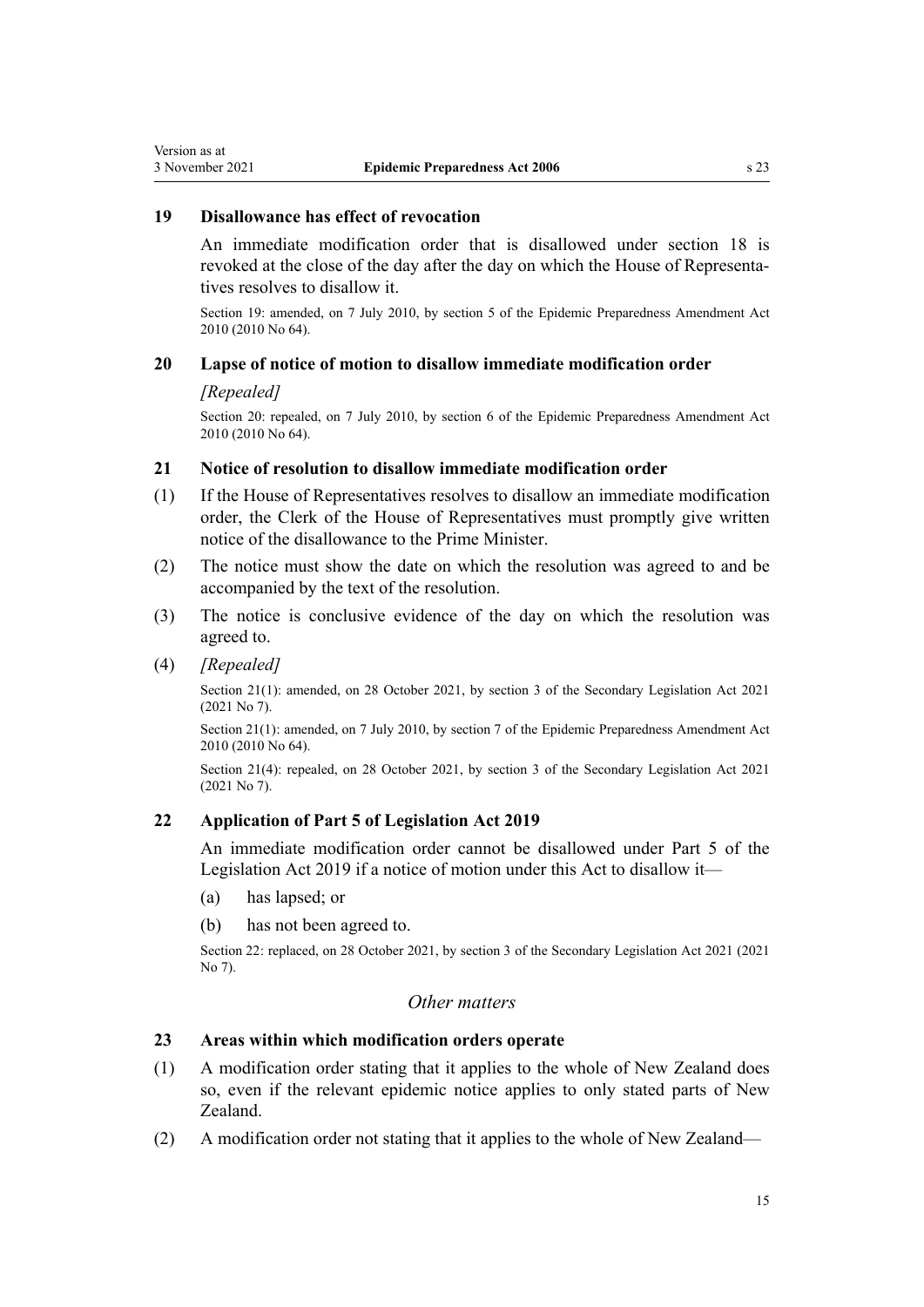- <span id="page-15-0"></span>(a) applies to the whole of New Zealand if the relevant epidemic notice applies to the whole of New Zealand; and
- (b) applies to only the parts of New Zealand to which the relevant epidemic notice applies if the notice applies to only stated parts of New Zealand.

# **24 Judges may modify rules of court during epidemic: Judge modifications in particular cases**

- (1) While an epidemic notice is in force, a Judge to whom subsection (2) applies (whether permanently appointed or temporary) may in any particular case mod‐ ify any rule of court, and to any extent, that he or she thinks necessary in the interests of justice to take account of the effects of the quarantinable disease stated in the notice.
- (2) This subsection applies to—
	- (a) a Judge of the High Court (whether acting as a Judge of the High Court or a Judge of the Court of Appeal or the Supreme Court):
	- (b) an Associate Judge of the High Court:
	- (ba) *[Repealed]*
	- (c) a Judge of the Employment Court:
	- (d) a District Court Judge (including a District Court Judge exercising juris‐ diction of a Family Court Judge or Youth Court Judge):
	- (e) a Judge of the Environment Court:
	- (f) a Judge of the Māori Land Court.
- (3) A modification—
	- (a) may be absolute or subject to conditions; and
	- (b) may be made by stating alternative means of complying with a requirement or restriction imposed by the rules.
- (4) Subsection (3) does not limit subsection (1).

Section 24 heading: amended, on 3 November 2021, by Schedule 6 [clause 9\(1\)](http://legislation.govt.nz/pdflink.aspx?id=LMS558252) of the COVID-19 Response (Management Measures) Legislation Act 2021 (2021 No 42).

Section 24(2)(ba): repealed, on 3 November 2021, by Schedule 6 [clause 9\(2\)](http://legislation.govt.nz/pdflink.aspx?id=LMS558252) of the COVID-19 Response (Management Measures) Legislation Act 2021 (2021 No 42).

Section  $24(2)(c)$ : replaced, on 3 November 2021, by Schedule 6 [clause 9\(2\)](http://legislation.govt.nz/pdflink.aspx?id=LMS558252) of the COVID-19 Response (Management Measures) Legislation Act 2021 (2021 No 42).

Section 24(2)(d): replaced, on 3 November 2021, by Schedule 6 [clause 9\(2\)](http://legislation.govt.nz/pdflink.aspx?id=LMS558252) of the COVID-19 Response (Management Measures) Legislation Act 2021 (2021 No 42).

Section  $24(2)(e)$ : inserted, on 3 November 2021, by Schedule 6 [clause 9\(2\)](http://legislation.govt.nz/pdflink.aspx?id=LMS558252) of the COVID-19 Response (Management Measures) Legislation Act 2021 (2021 No 42).

Section 24(2)(f): inserted, on 3 November 2021, by Schedule 6 [clause 9\(2\)](http://legislation.govt.nz/pdflink.aspx?id=LMS558252) of the COVID-19 Response (Management Measures) Legislation Act 2021 (2021 No 42).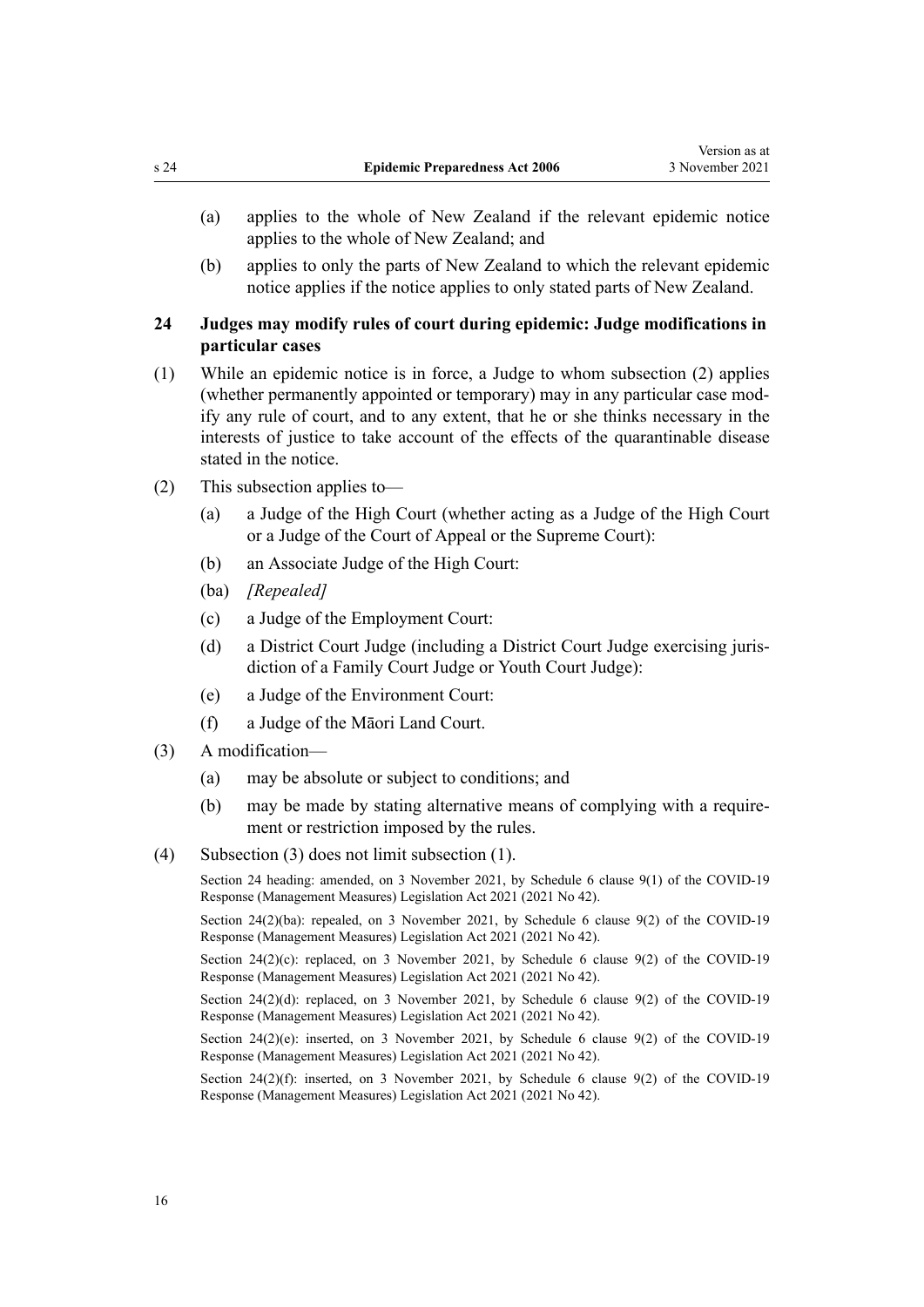# <span id="page-16-0"></span>**24A Judges may modify rules of court during epidemic: Head of Bench modifications in categories of proceedings**

- (1) While an epidemic notice is in force, a Head of Bench (whether permanently appointed or temporary) may, for any category of proceedings in or before that Judge's court, modify any rule of court, and to any extent, that he or she thinks necessary in the interests of justice to take account of the effects of the quaran‐ tinable disease stated in the notice.
- (2) A modification made under this section—
	- (a) may be absolute or subject to conditions; and
	- (b) may be made by stating alternative means of complying with a requirement or restriction imposed by the rules.
- (3) Subsection (2) does not limit subsection (1).
- (4) A modification made under this section—
	- (a) is secondary legislation (*see* [Part 3](http://legislation.govt.nz/pdflink.aspx?id=DLM7298343) of the Legislation Act 2019 for publi‐ cation requirements); and
	- (b) if it relates to the High Court Rules, is not to be drafted by the PCO under [section 67\(d\)\(ii\)](http://legislation.govt.nz/pdflink.aspx?id=DLM7298346) of that Act.

# (5) In this section,—

# **District Court**—

- (a) includes the division of that court known as the Family Court; and
- (b) includes the division of that court known as the Youth Court; but
- (c) excludes the division of that court known as the Disputes Tribunal

# **Head of Bench** means,—

- (a) in relation to the Supreme Court, the Chief Justice:
- (b) in relation to the Court of Appeal, the President of the Court of Appeal:
- (c) in relation to the High Court, the Chief High Court Judge:
- (d) in relation to the Employment Court, the Chief Judge of the Employment Court:
- (e) in relation to the District Court, the Chief District Court Judge:
- (f) in relation to the Environment Court, the Chief Environment Court Judge:
- (g) in relation to the Māori Land Court, the Chief Judge of the Māori Land Court.

| Legislation Act 2019 requirements for secondary legislation made under this section |                                                                                                |                  |
|-------------------------------------------------------------------------------------|------------------------------------------------------------------------------------------------|------------------|
| <b>Publication</b>                                                                  | The maker must publish it in accordance with the<br>Legislation (Publication) Regulations 2021 | LA19 s 74(1)(aa) |
| <b>Presentation</b>                                                                 | The Minister must present it to the House of<br>Representatives                                | LA19 s 114       |
| <b>Disallowance</b>                                                                 | It may be disallowed by the House of Representatives                                           | LA19 ss 115, 116 |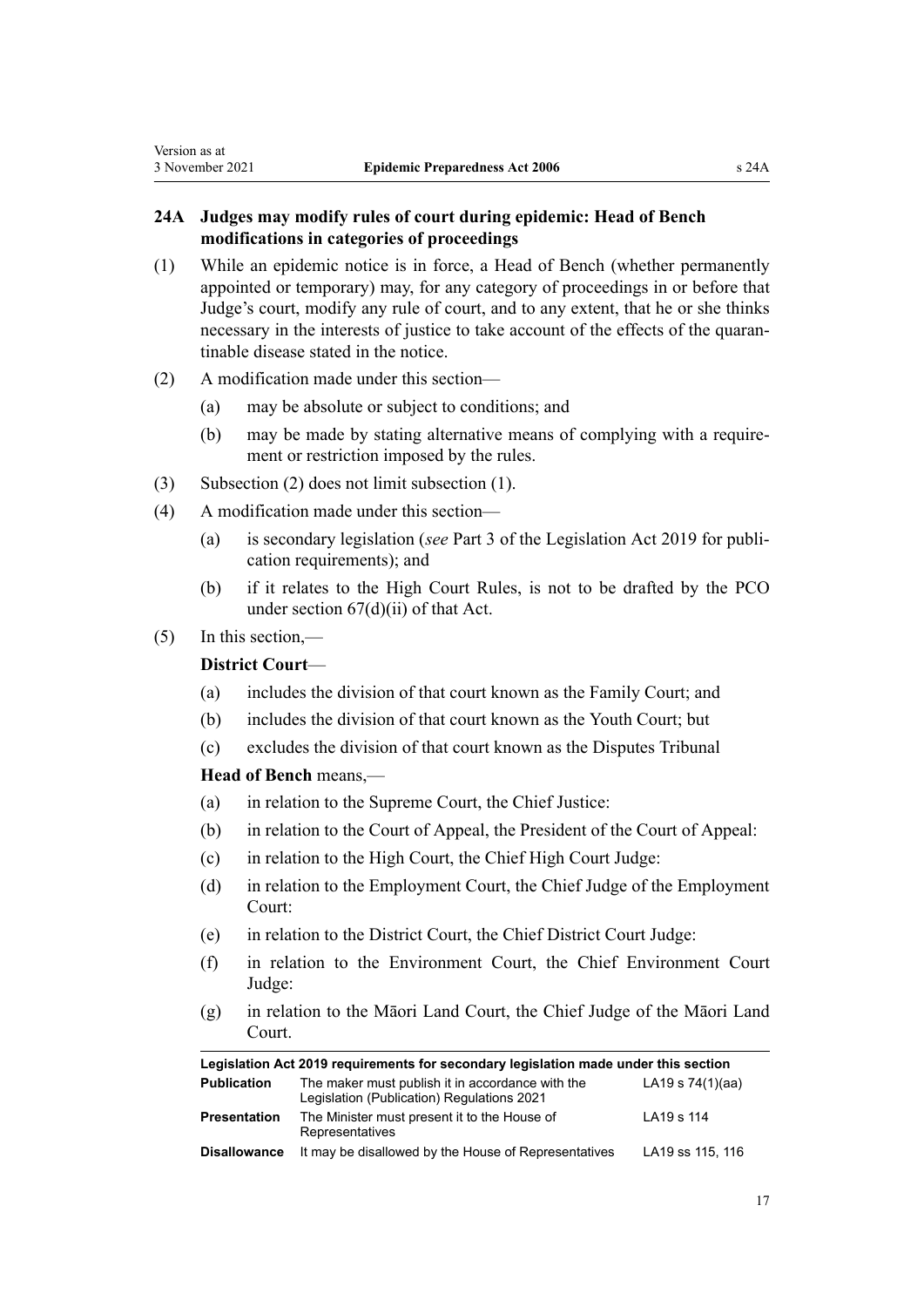#### <span id="page-17-0"></span>*This note is not part of the Act.*

Section 24A: inserted, on 3 November 2021, by Schedule 6 [clause 10](http://legislation.govt.nz/pdflink.aspx?id=LMS565033) of the COVID-19 Response (Management Measures) Legislation Act 2021 (2021 No 42).

# **25 Certain common law doctrines not affected**

- (1) No doctrine, defence, or rule of impossibility or necessity (for example, those embodied in the maxims *lex non cogit ad impossibilia* and *nemo tenetur ad impossibile*) is limited or affected by—
	- (a) any thing in, or done under, this Act or an enactment stated in subsection (2); or
	- (b) the fact that any thing is not in, or has not been done under, this Act or an enactment stated in subsection (2).
- (2) The enactments referred to in subsection (1) are the [Health Amendment Act](http://legislation.govt.nz/pdflink.aspx?id=DLM404611) [2006](http://legislation.govt.nz/pdflink.aspx?id=DLM404611), the [Immigration Amendment Act \(No 2\) 2006](http://legislation.govt.nz/pdflink.aspx?id=DLM404659), the [Parole Amendment](http://legislation.govt.nz/pdflink.aspx?id=DLM404679) [Act 2006](http://legislation.govt.nz/pdflink.aspx?id=DLM404679), the [Sentencing Amendment Act \(No 2\) 2006](http://legislation.govt.nz/pdflink.aspx?id=DLM404703), the [Social Security](http://legislation.govt.nz/pdflink.aspx?id=DLM404721) [Amendment Act 2006,](http://legislation.govt.nz/pdflink.aspx?id=DLM404721) and the [Summary Proceedings Amendment Act \(No 2\)](http://legislation.govt.nz/pdflink.aspx?id=DLM404744) [2006](http://legislation.govt.nz/pdflink.aspx?id=DLM404744).

#### **26 Effect of modification orders on requirements to tell people of their rights**

While a person's rights, available remedies or courses of action, or legal situation under an enactment are affected by the effect of a modification order, a requirement in any enactment (whether that enactment or another) to the effect that a person must be told of those rights, those remedies or courses of action, or that situation, must be read as a requirement that he or she must be told of those rights, those remedies or courses of action, or that situation, as modified by the effect of the order.

# **27 Provisions regarding COVID-19 set out in Schedule 2**

#### *[Repealed]*

Section 27: repealed, on 31 October 2021, by section 27(2).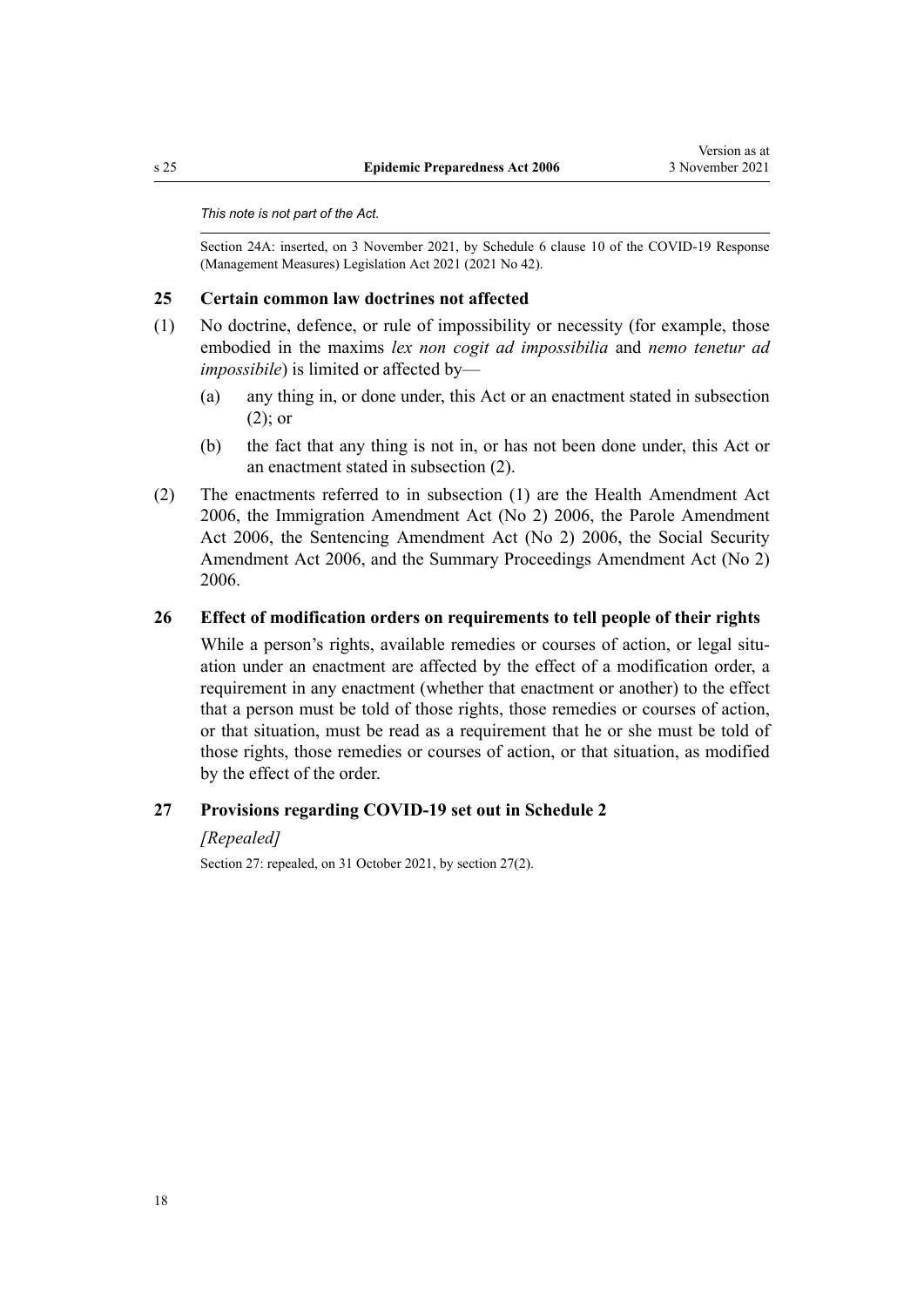# **Schedule 1 Transitional, savings, and related provisions**

[s 4A](#page-3-0)

Schedule 1: inserted, on 16 May 2020, by [section 3](http://legislation.govt.nz/pdflink.aspx?id=LMS339374) of the COVID-19 Response (Further Management Measures) Legislation Act 2020 (2020 No 13).

# **Part 1**

# **Provision relating to COVID-19 Response (Further Management Measures) Legislation Act 2020**

# **1 Savings provision relating to clause 1 of Schedule 2**

- (1) This clause applies to clause 1 of Schedule 2.
- (2) Any extension or shortening of time arising out of the application of clause 1 of Schedule 2 (as it read immediately after the commencement of this clause) and applied to proceedings continues to apply to the proceedings until they are concluded, whether or not clause 1 of Schedule 2 is repealed before the proceedings are concluded.

Schedule 1 clause 1: inserted, on 16 May 2020, by [section 3](http://legislation.govt.nz/pdflink.aspx?id=LMS339374) of the COVID-19 Response (Further Management Measures) Legislation Act 2020 (2020 No 13).

# **Schedule 2 Provision regarding COVID-19**

*[Repealed]*

[s 27](#page-17-0)

Schedule 2: repealed, on 31 October 2021, by [section 27\(2\)](#page-17-0).

# **1 Power of courts to extend or shorten time**

#### *[Repealed]*

<span id="page-18-0"></span>Version as at

Schedule 2 clause 1: repealed, on 31 October 2021, by [section 27\(2\).](#page-17-0)